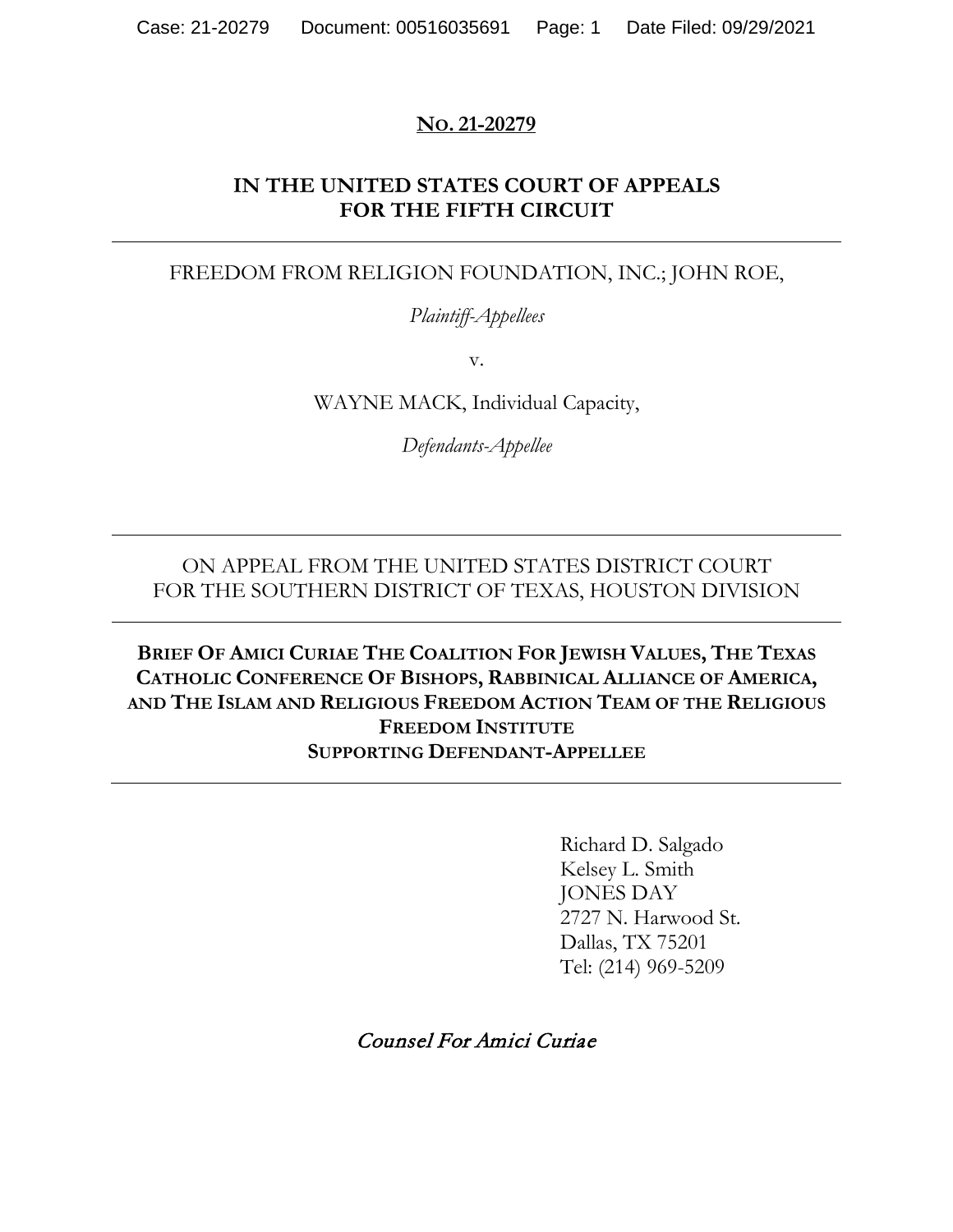#### **SUPPLEMENTAL CERTIFICATE OF INTERESTED PERSONS**

Pursuant to Fifth Circuit Rule 29.2, I hereby certify that in addition to the persons and entities listed in the Appellant's Certificate of Interested Persons, the following persons and entities have an interest in the outcome of the case under Rule 28.2. These representations are made so judges may evaluate potential recusal.

*Amici Curiae*

The Coalition for Jewish Values

The Texas Catholic Conference of Bishops

Rabbinical Alliance of America

The Islam and Religious Freedom Action Team of the Religious Freedom Institute

# *Counsel for Amici Curiae*

Jones Day Richard D. Salgado Kelsey L. Smith

Dated: September 29, 2021 */s/ Richard D. Salgado*

Richard D. Salgado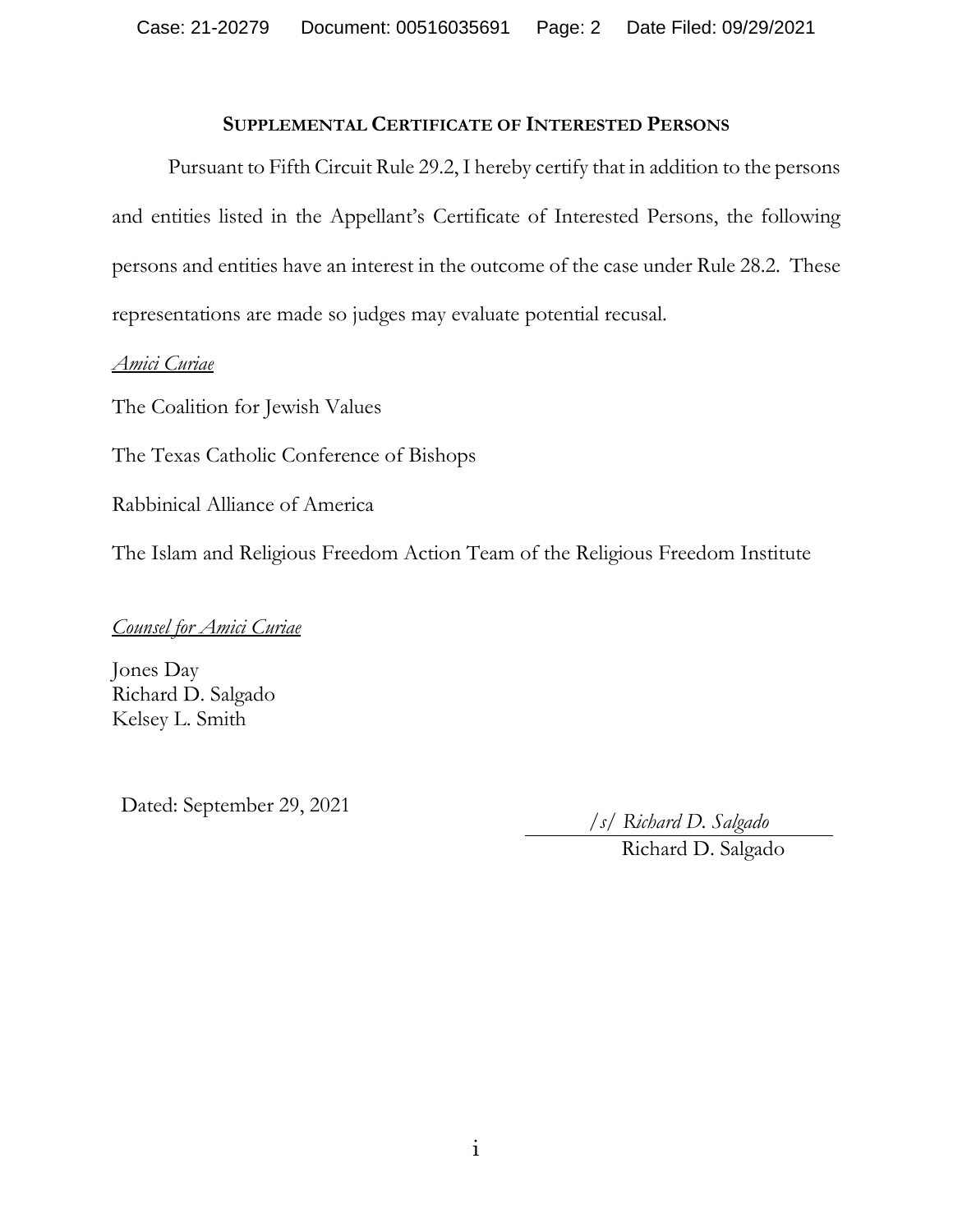# TABLE OF CONTENTS

# PAGE

| I.  |                 | The Establishment Clause is Meant to Secure Equal Access to an<br>Open Religious Forum and Protects Free Exercise Rights of |  |
|-----|-----------------|-----------------------------------------------------------------------------------------------------------------------------|--|
|     | $A$ .           | Historically, Religious Establishments Resulted in Unequal<br>Treatment and Violated the Free Exercise Rights of            |  |
|     | <b>B.</b>       | The Establishment Clause was Enacted to Protect<br>Religious Minorities, Not to Prohibit Religiosity in the                 |  |
|     | $\mathcal{C}$ . |                                                                                                                             |  |
| II. |                 | There Is A Robust History And Tradition Of Judicial Prayer And                                                              |  |
|     | А.              | Many Common Judicial Practices Have A Religious Origin                                                                      |  |
|     | <b>B.</b>       | Judicial Prayer Fits Within the History and Tradition Long                                                                  |  |
|     |                 |                                                                                                                             |  |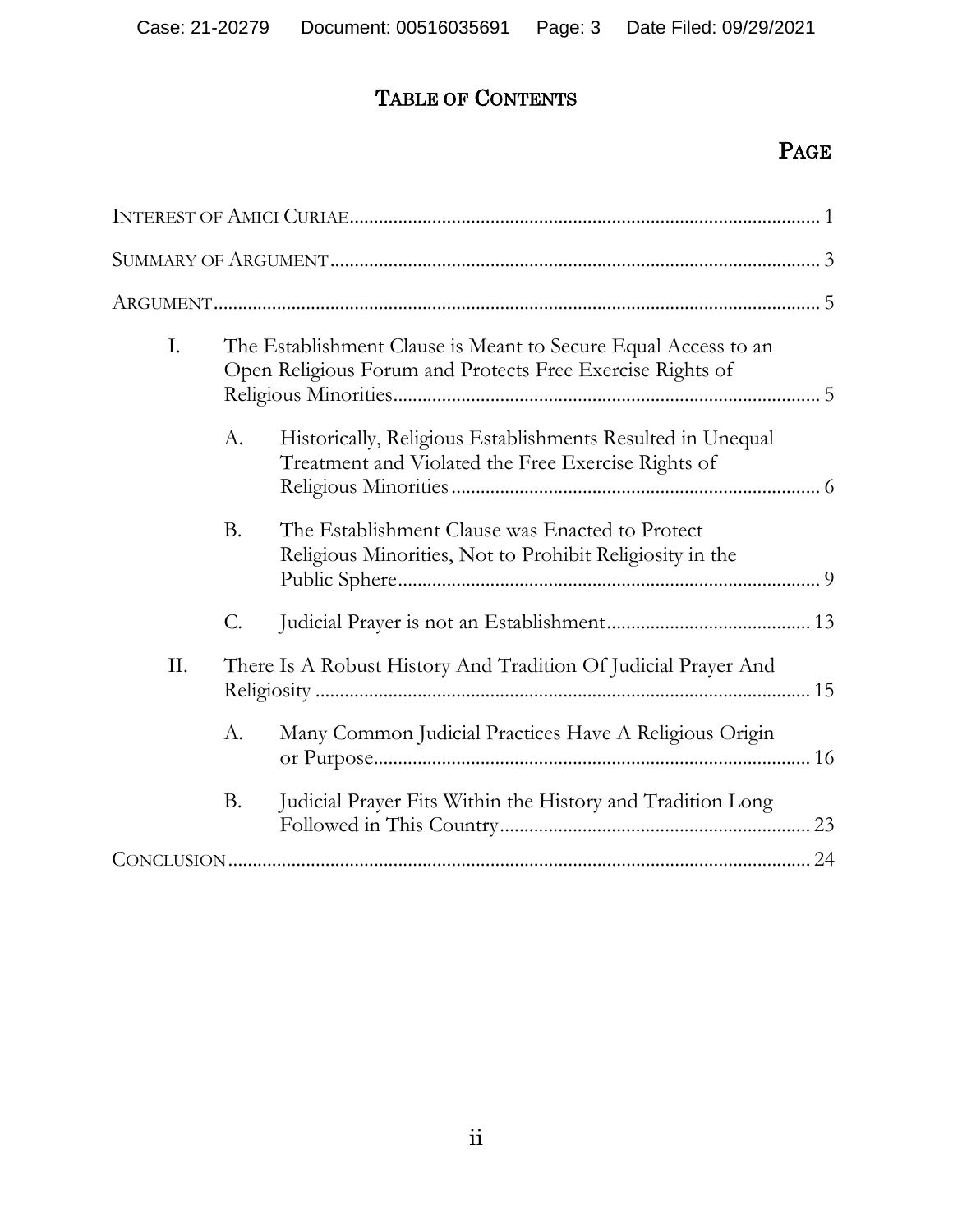# **TABLE OF AUTHORITIES**

|                                                                   | <b>PAGE</b> |
|-------------------------------------------------------------------|-------------|
| <b>CASES</b>                                                      |             |
| Commonwealth v. Davis,                                            |             |
| Engel v. Vitale,                                                  |             |
| Everson v. Bd. of Ed. of Ewing Tp.,                               |             |
| Freedom From Religion Found., Inc. v. Mack,                       |             |
| Good News Club v. Milford Cent. Sch.,                             |             |
| Hosanna-Tabor Evangelical Lutheran Church & Sch. v. E.E.O.C.,     |             |
| Lee v. Weisman,                                                   |             |
| Marsh v. Chambers,                                                |             |
| McCreary Cty., Kentucky v. Am. Civil Liberties Union of Kentucky, |             |
| Our Lady of Guadalupe Sch. v. Morrissey-Berru,                    |             |
| Royston, Rayzor, Vickery, & Williams, LLP v. Lopez,               |             |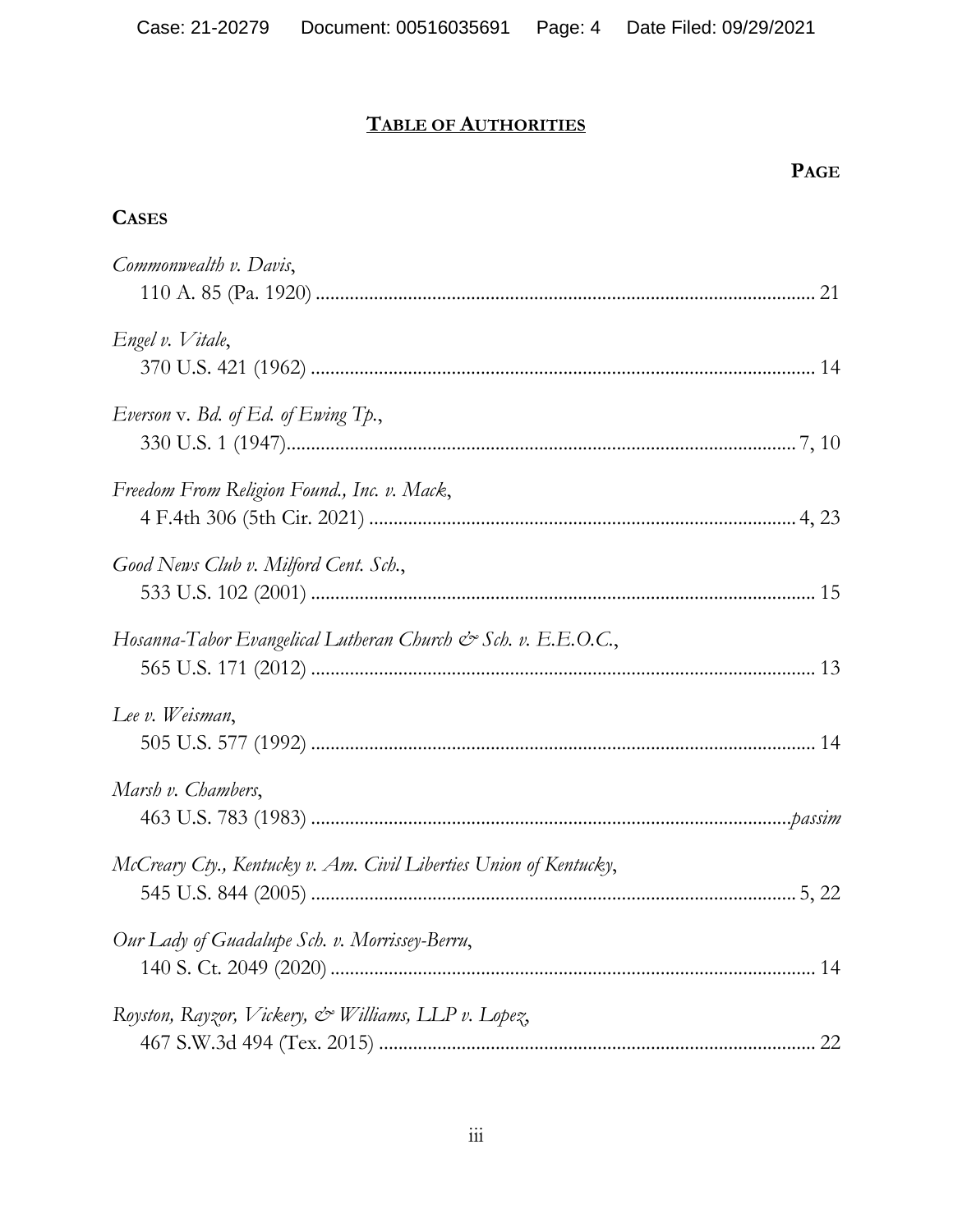| Santa Fe Independent School District v. Doe, |
|----------------------------------------------|
|                                              |
| School District of Abington v. Schempp,      |
| State v. Washington,                         |
| Torcaso v. Watkins,                          |
| Town of Greece v. Galloway,                  |
| Tunget v. Commonwealth,                      |
| United States v. Gibert,                     |
| United States v. Odiodio,                    |
| Van Orden v. Perry,                          |
| Zorach v. Clauson,                           |
| <b>CONSTITUTION, STATUTES, AND CODES</b>     |
|                                              |
|                                              |
|                                              |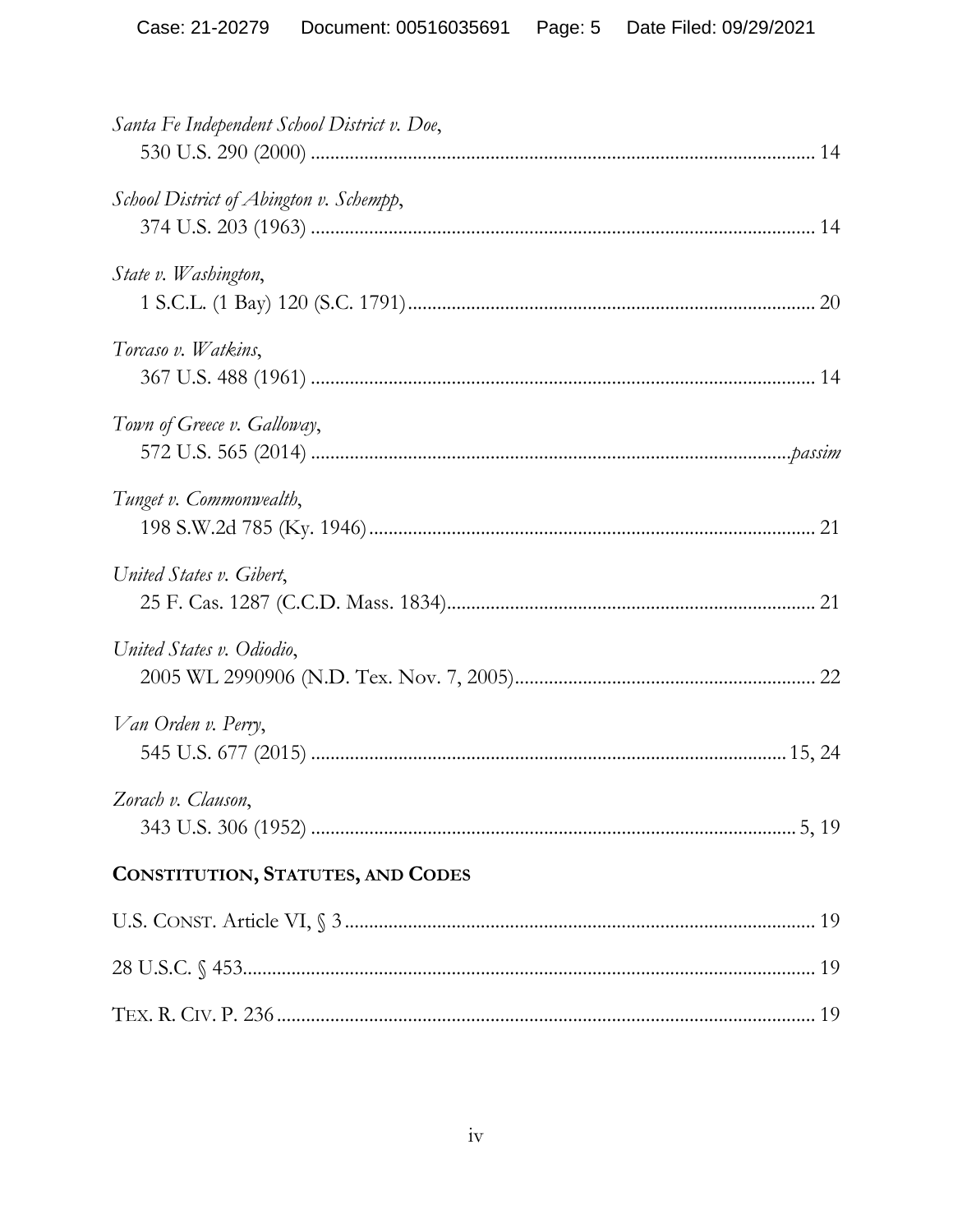# **OTHER AUTHORITIES**

| Akhil Reed Amar, The Bill of Rights as a Constitution, 100 YALE L.J. 1131,                                                                                        |  |
|-------------------------------------------------------------------------------------------------------------------------------------------------------------------|--|
| Charles Warren, 1 The Supreme Court in United States History 469 (1923)  21                                                                                       |  |
| Deborah Jones Merritt & Daniel C. Merritt, The Future of Religious<br>Pluralism: Justice O'Connor and the Establishment Clause, 39 ARIZ. ST. L.J.                 |  |
| 2 The Documentary History Of The Supreme Court Of The United States, 1789–                                                                                        |  |
| 3 The Documentary History Of The Supreme Court Of The United States, 1789–                                                                                        |  |
| 1 Ebenezer Hazard, Historical Collections; Consisting of State Papers and other<br>Authentic Documents; intended as Materials for an History of the United States |  |
| Faith on the Hill: The Religious Composition of the 117th Congress, Pew                                                                                           |  |
| Frederick Nash, 1 The Revised Statutes of the State of North Carolina 16                                                                                          |  |
| Leonard Levy, The Establishment Clause: Religion and the First Amendment                                                                                          |  |
|                                                                                                                                                                   |  |
|                                                                                                                                                                   |  |
| Mayflower Compact: Agreement Between the Settlers at New Plymouth: 1620, Yale                                                                                     |  |
| Michael W. McConnell, <i>Establishment and Disestablishment at the Founding</i> ,                                                                                 |  |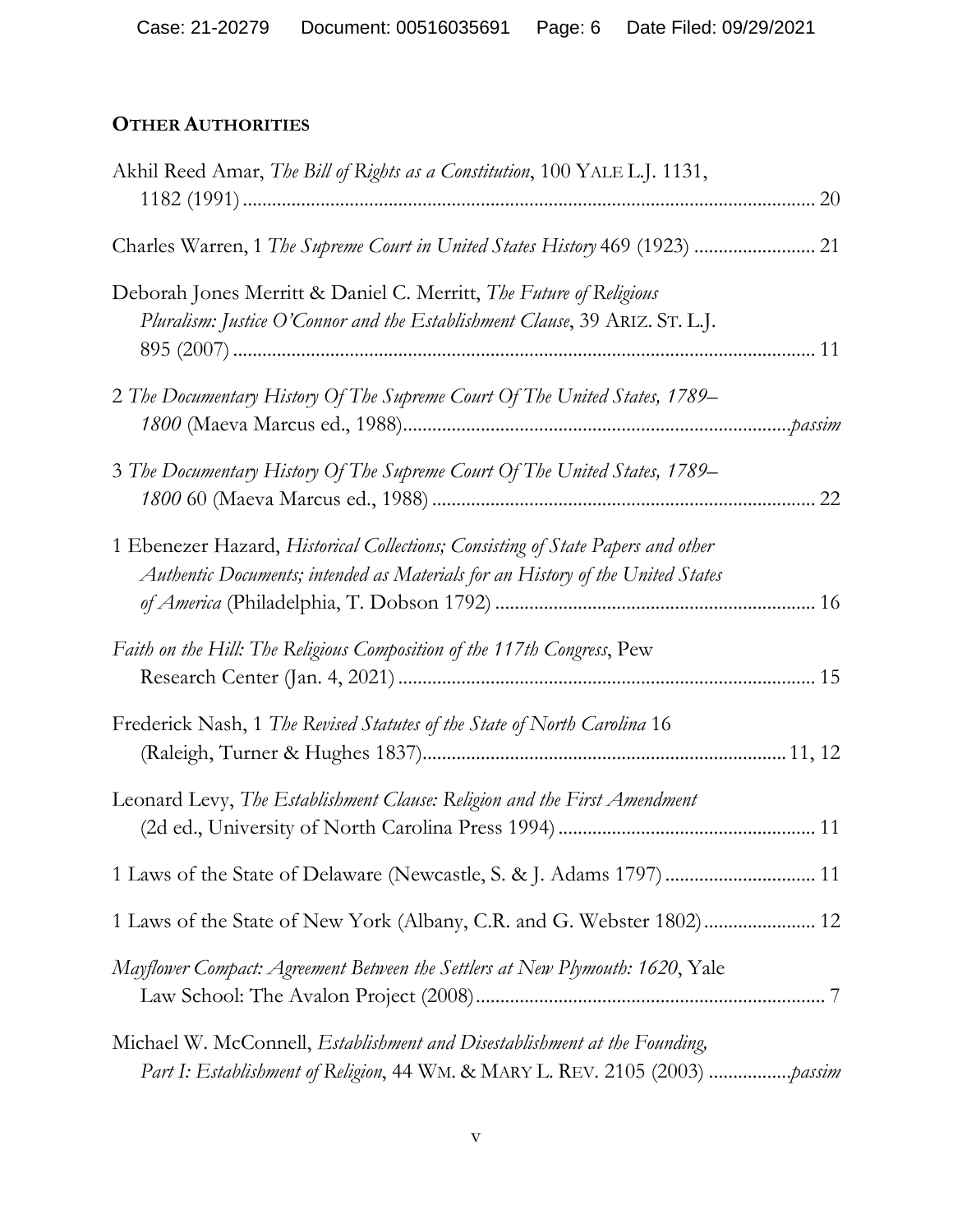| Michael W. McConnell, Freedom from Persecution or Protection of the Rights of<br>Conscience?: A Critique of Justice Scalia's Historical Arguments in City of |  |
|--------------------------------------------------------------------------------------------------------------------------------------------------------------|--|
|                                                                                                                                                              |  |
| North Carolina Pattern Jury Instructions for Criminal Cases, Sentence in                                                                                     |  |
| Punishment Sentences at the Old Bailey, The Proceedings of the Old Bailey,                                                                                   |  |
| Peter Wilson, Acts of the General Assembly of the State of New Jersey (Trenton,                                                                              |  |
| 2 Thomas Cooper, The Statutes at Large of South Carolina (Columbia, A. S.                                                                                    |  |
| Thomas McKean, Acts of the General Assembly of the Commonwealth of                                                                                           |  |
| William Addison Blakely, American State Papers Bearing on Sunday Legislation                                                                                 |  |
| William H. Hackett, The Circuit Court of the New Hampshire District One                                                                                      |  |
| 1 William Waller Hening, The Statutes at Large, Being a Collection of All the                                                                                |  |
| 7 William Waller Hening, The Statutes at Large, Being a Collection of All the                                                                                |  |
| Why Do We Raise Our Right Hands When Testifying Before the Court,                                                                                            |  |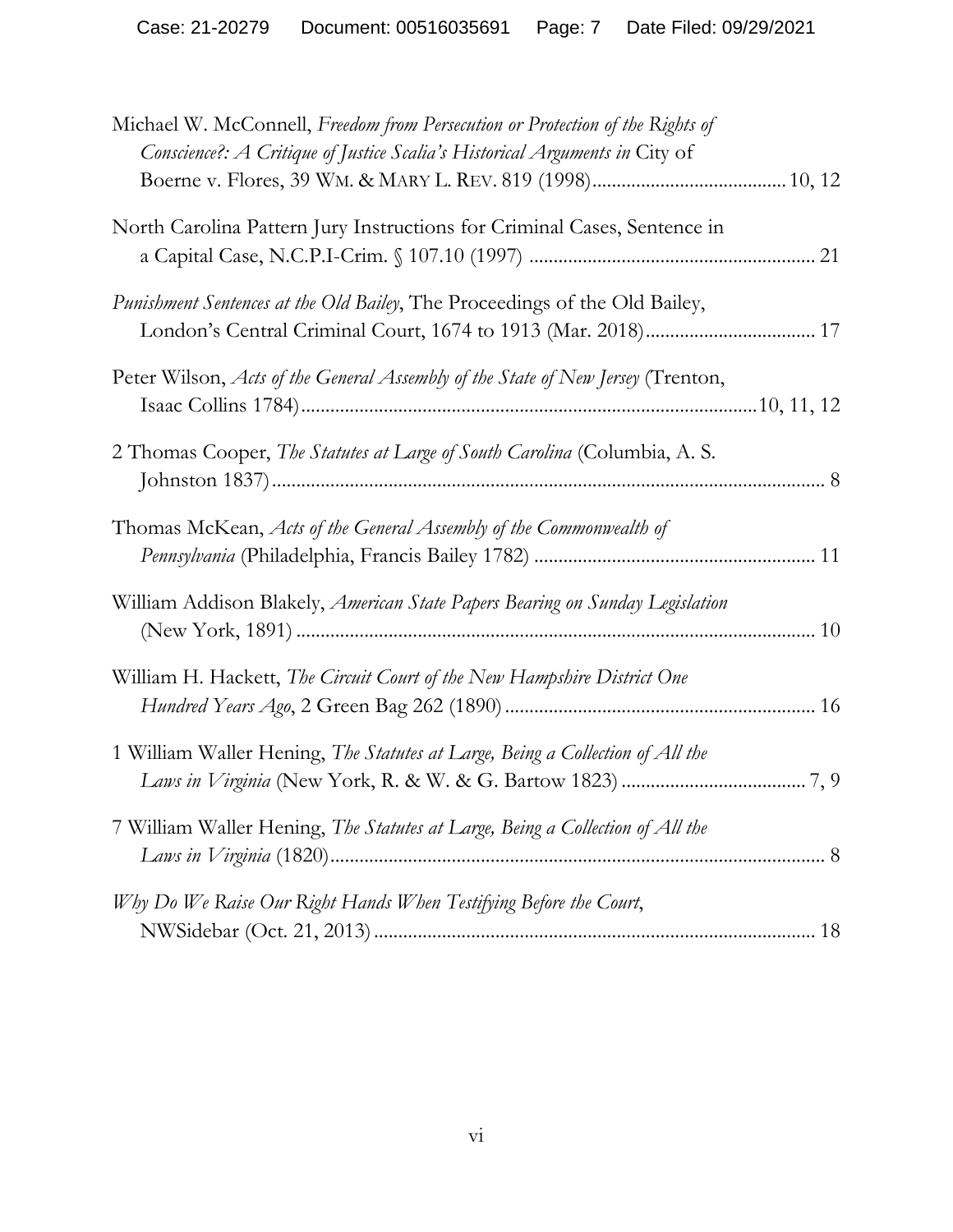#### **INTEREST OF AMICI CURIAE<sup>[1](#page-7-0)</sup>**

The Coalition for Jewish Values (CJV) is the largest Rabbinic Public Policy organization in America. CJV articulates and advances public policy positions based upon traditional Jewish thought, and does so through education, mobilization, and advocacy, including participating in amicus curiae briefs in defense of equality and freedom for religious institutions and individuals. Representing over 1,500 traditional Orthodox rabbis, CJV has an interest in protecting religious liberty and religious practice against government attempts to restrict them.

The Texas Catholic Conference of Bishops ("the Bishops") is an unincorporated association consisting of the bishops of the fifteen Catholic Dioceses in Texas and the Ordinariate of the Chair of St. Peter. Through this association, the various bishops speak with one voice on issues facing the Catholic Church in Texas. The TCCB serves as the public policy arm of the Bishops before the Texas Legislature, the Texas delegation in Congress, and state agencies. The Texas bishops support religious liberty

<span id="page-7-0"></span><sup>&</sup>lt;sup>1</sup> In accordance with Federal Rule of Appellate Procedure  $29(a)(2)$ , Amici Curiae file this brief with the consent of all parties.

Additionally, in accordance with Rule 29(a)(4), Amici Curiae assert that:

No party's counsel authored the brief in whole or in part;

No party or party's counsel contributed money that was intended to fund preparing or submitting the brief; and

No person—other than the amici curiae, its members, or its counsel—contributed money that was intended to fund preparing or submitting the brief.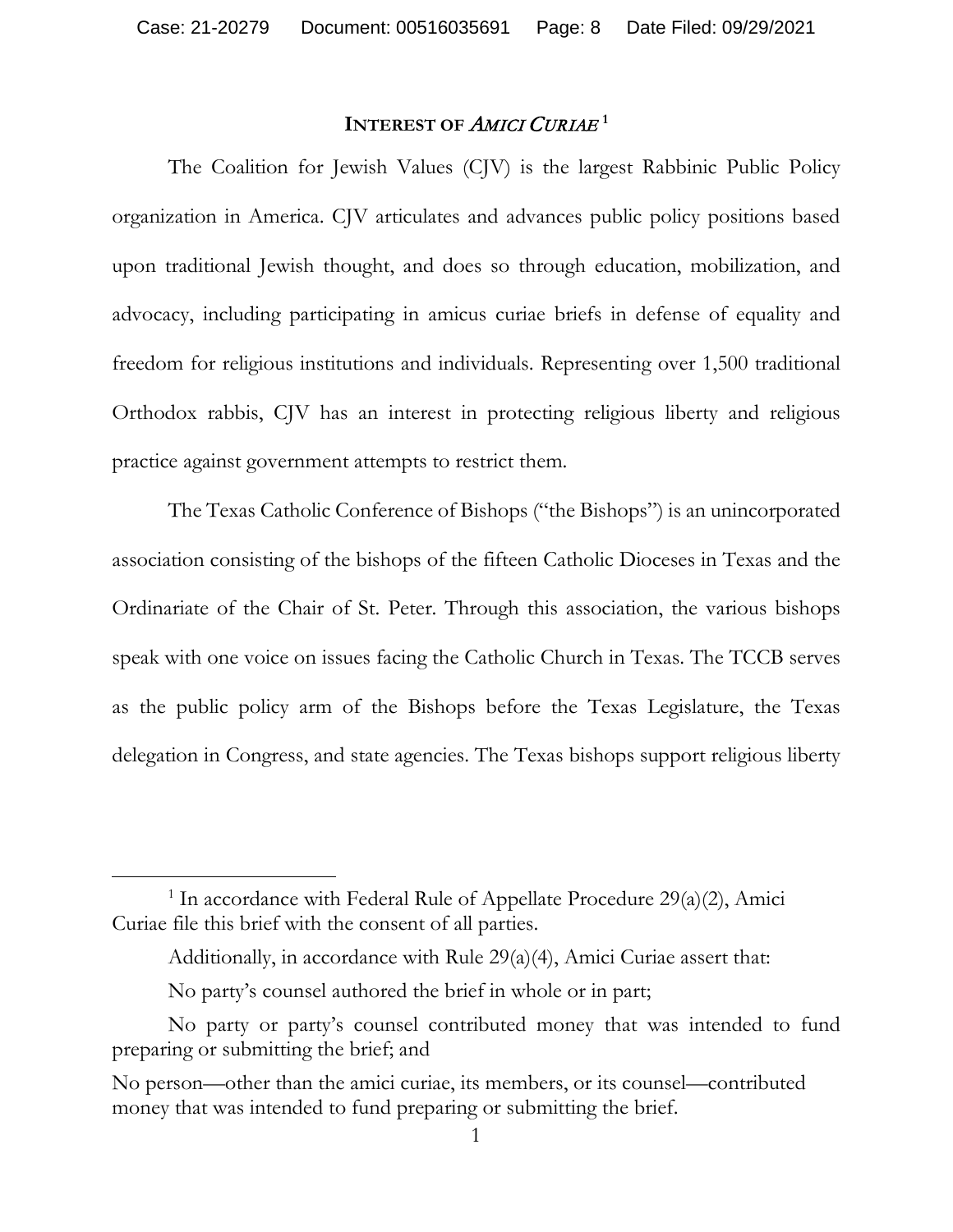especially as it pertains to human life, marriage, and the family, as well as supporting conscience protection for individuals and organizations.

Rabbinical Alliance of America is an Orthodox Jewish rabbinical organization with more than 1000 members that has, for many years, been involved in a variety of religious, social and educational causes affecting Orthodox Jews.

The Islam and Religious Freedom Action Team ("IRF") of the Religious Freedom Institute amplifies Muslim voices on religious freedom, seeks a deeper understanding of the support for religious freedom inside the teachings of Islam, and protects the religious freedom of Muslims. To this end, the IRF engages in research, education, and advocacy on core issues including freedom from coercion in religion and equal citizenship for people of diverse faiths. The IRF explores and supports religious freedom by translating resources by Muslims about religious freedom, fostering inclusion of Muslims in religious freedom work both where Muslims are a majority and where they are a minority, and by partnering with the Institute's other teams in advocacy.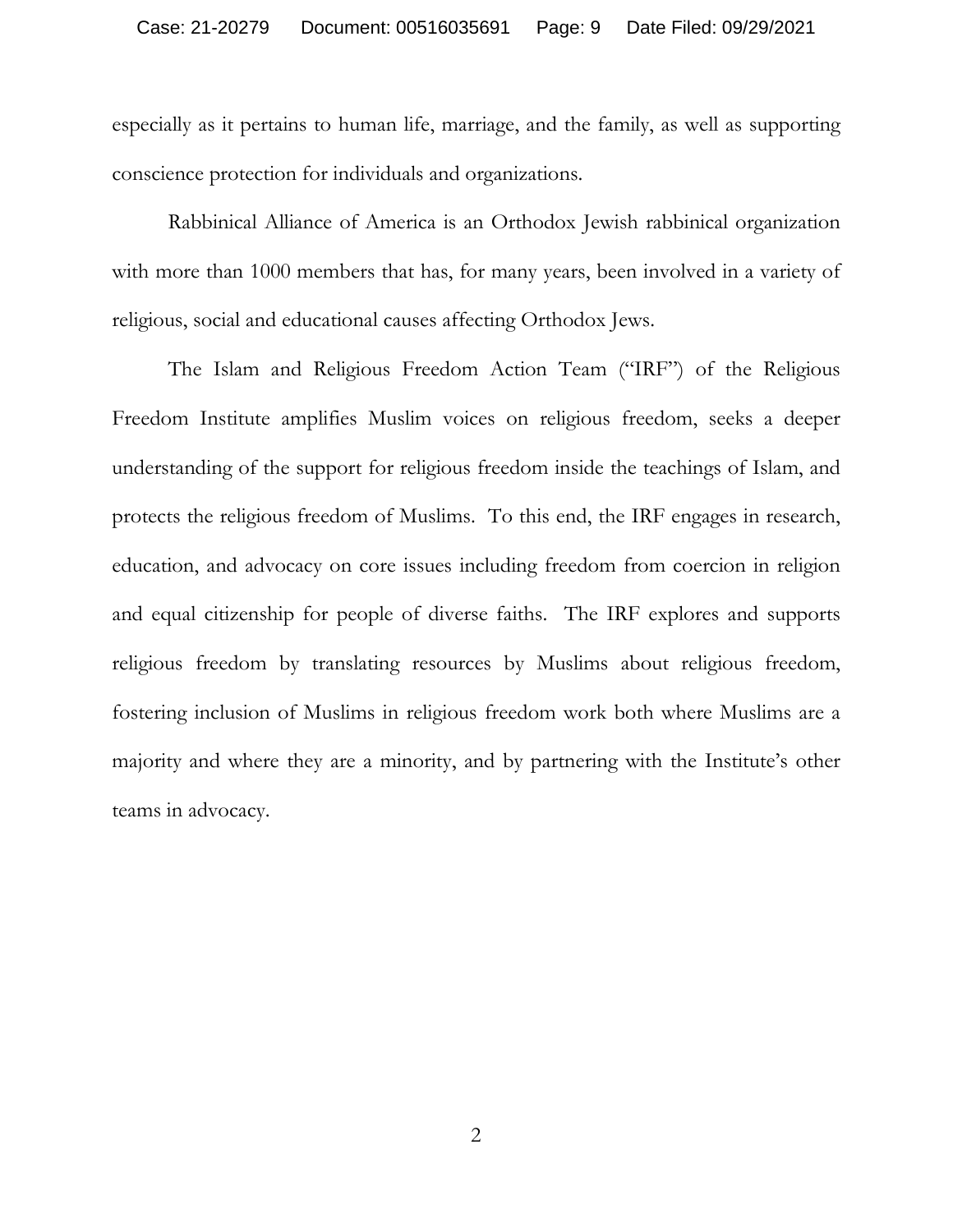#### **SUMMARY OF ARGUMENT**

On its surface, this case concerns the practice of a single justice of the peace in southeast Texas who invites volunteer chaplains of various different faiths—including Protestantism, Catholicism, Buddhism, Hinduism, Judaism, Islam, and any other faithbased community that would like to participate—to offer prayer before his court proceedings. The district court's overreaching application of the Establishment Clause, however, is a dangerous stride toward the total eradication of religion from the public square. That's not what our nation's founders meant. Nor is it what the text they wrote and enacted demands. The district court's decision is a departure from any correct understanding of the Establishment Clause, poses a serious threat to religious freedom for all, and should be reversed.

First, the district court and Freedom From Religion Foundation fundamentally misapply the Establishment Clause. The free exercise of religion protects more than just the privilege of worshipping in the protected space of homes, churches, synagogues, or mosques. Opponents of religion in public spheres contend that religious believers and their organizations have no First Amendment protection outside those protected spaces—not even normal free speech guarantees—because they claim that religious voices are an unconstitutional effort to impose religious beliefs on others. But that is a far cry from what our nation's founders meant in enacting the First Amendment, as demonstrated by the history of religious establishment—and *dis*establishment—at the time of the nation's founding.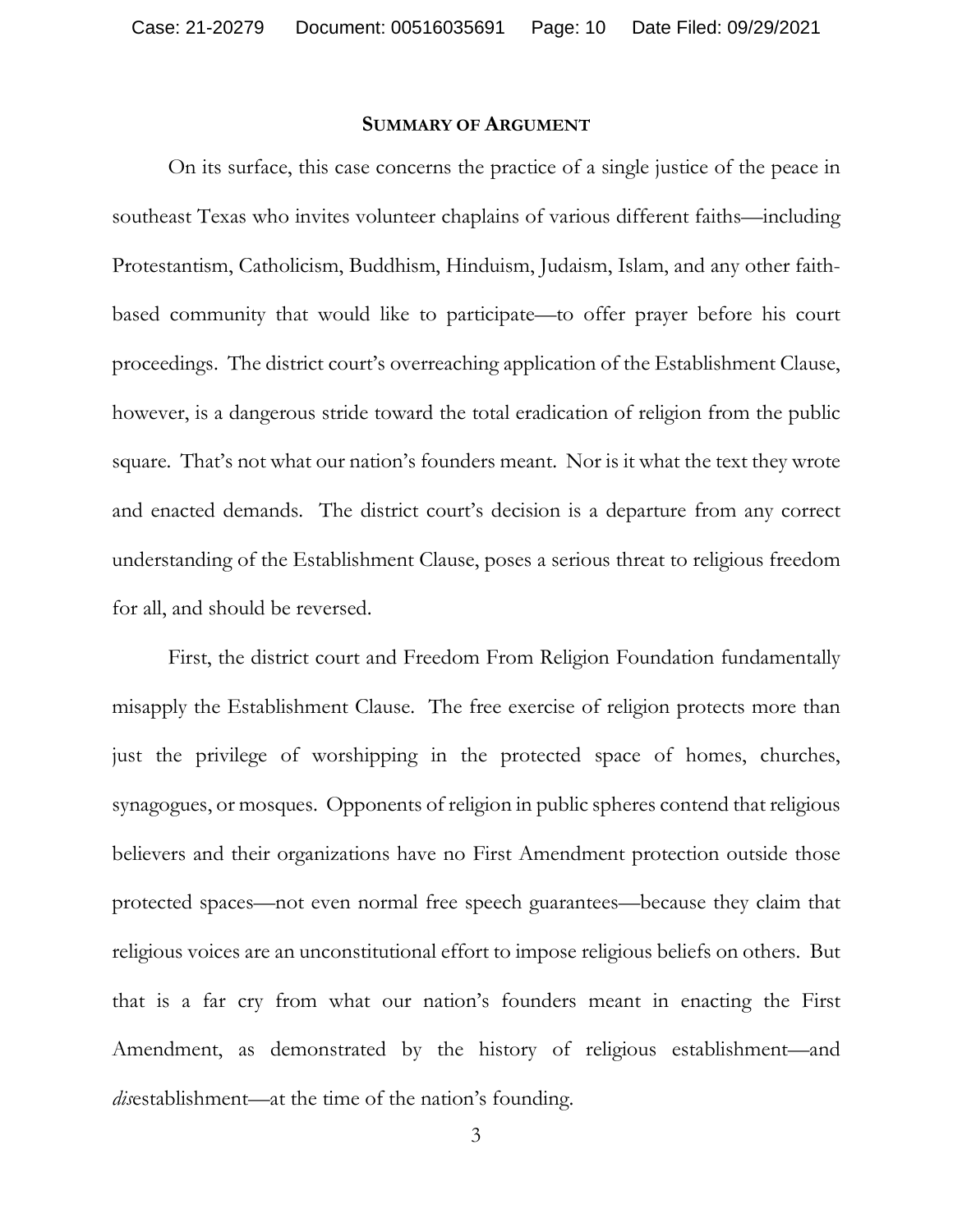<span id="page-10-0"></span>Second, there is no meaningful difference between prayers by a justice of the peace's chaplains and prayers by a legislature's chaplains that the Supreme Court already upheld in *Town of Greece v. Galloway*, 572 U.S. 565, 574–75 (2014). Both practices have historical support dating back to before our nation's founding and the district court erred by finding otherwise. More still, allowing a diversity of faiths to be represented by chaplains, as Judge Mack does, provides access to those who are not of the majority faith and thus less likely to be represented by elected officials—whether legislators or judges. Freedom From Religion would instead shut those faiths out and thereby deny minority faiths the ability to participate in the public forum.

As Appellant argues, and as a panel of this Court already observed, there is an "abundant history and tradition of courtroom prayer." *Freedom From Religion Found., Inc. v. Mack*, 4 F.4th 306, 313–14 (5th Cir. 2021). But that's only the start. Our nation's judicial heritage is intertwined with religion—from practices such as a witness raising his or her right hand, to the common invocation that "God save this Honorable Court." This case thus falls in the heartland of acceptable religious exercise approved by *Town of Greece*.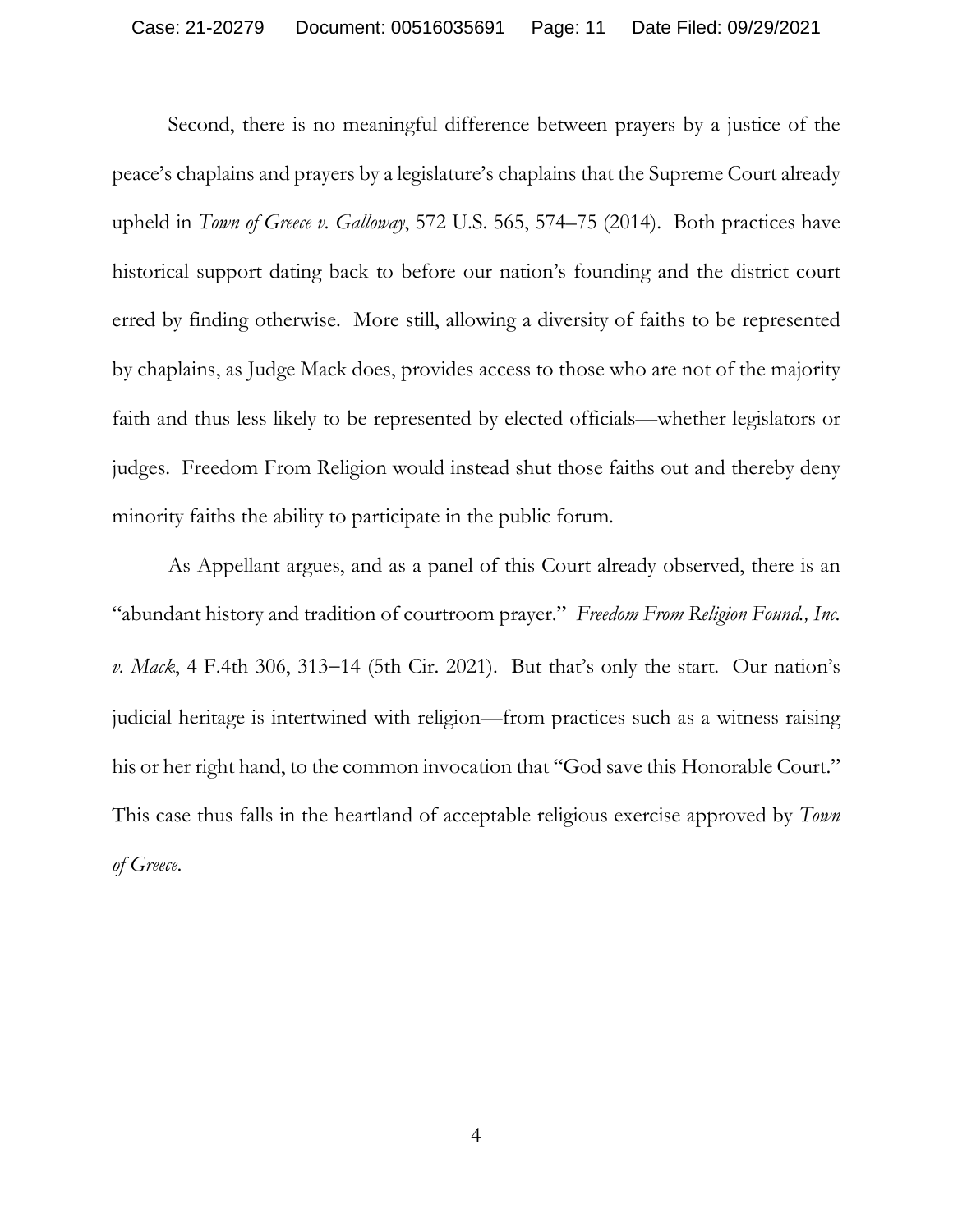#### **ARGUMENT**

The Establishment Clause does not and has never required religion "to be strictly excluded from the public forum." *McCreary Cty., Kentucky v. Am. Civil Liberties Union of Kentucky*, 545 U.S. 844, 886 (2005) (Scalia, J., dissenting). Far from it, the Supreme Court has made clear: "We are a religious people whose institutions presuppose a Supreme Being" and "[w]hen the state encourages religious instruction or cooperates with religious authorities . . . , it follows the best of our traditions." *Zorach v. Clauson*, 343 U.S. 306, 313–14 (1952).

The district court erred in at least two significant ways: (1) fundamentally misunderstanding the Establishment Clause as a prohibition on anything but pure secularism; and (2) failing to recognize the full history of judicial prayer and religiosity in judicial practice generally in its haste to distinguish this case from *Town of Greece*.

# I. **THE ESTABLISHMENT CLAUSE IS MEANT TO SECURE EQUAL ACCESS TO AN OPEN RELIGIOUS FORUM AND PROTECTS FREE EXERCISE RIGHTS OF RELIGIOUS MINORITIES.**

The Supreme Court's legislative prayer cases provide a clear path to reversal by "carving out an exception to the Court's Establishment Clause jurisprudence" by looking to history and tradition. *Town of Greece*, 572 U.S. at 575 (internal quotations omitted); *see also Marsh v. Chambers*, 463 U.S. 783, 790 (1983) ("[H]istorical evidence sheds light not only on what the draftsmen intended the Establishment Clause to mean, but also on how they thought that Clause applied to the practice authorized by the First Congress."). But the *Town of Greece* analysis does not have to stand alone; instead, the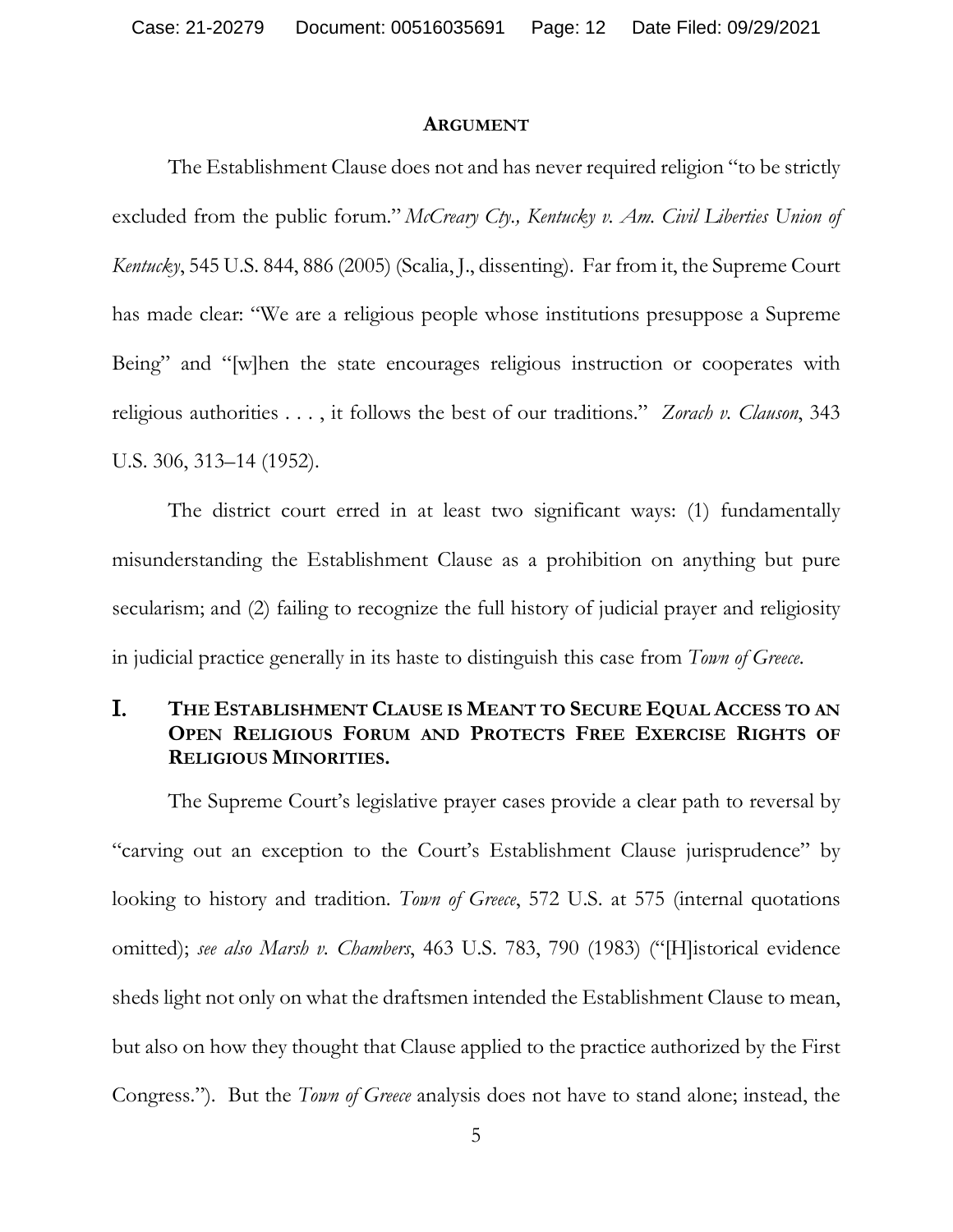historical record also sheds light on the original meaning of "establishment" and the purposes of the Establishment Clause.

# A. **Historically, Religious Establishments Resulted in Unequal Treatment and Violated the Free Exercise Rights of Religious Minorities.**

The Founders' understanding of the Establishment Clause was rooted in the history that they and their ancestors had personally experienced. That history begins with the founding of the Church of England. Supremacy Act of 1534, 26 Hen. 8, ch. 1 (Eng.) (establishing the monarch as "the supreme [head] of the Church of England"). Over the next two centuries, Parliament enacted a series of ecclesiastical laws that consolidated church control in the Crown and decimated the free exercise rights of dissenters. The Act of Uniformity, for example, instituted the Anglican Book of Common Prayer as the only lawful form of worship, with punishments of up to life imprisonment for leading unorthodox services. Act of Uniformity, 1549, 2 & 3 Edw. 6, ch. 1 (Eng.). Similarly, the Corporation Act of 1661 restricted public office to members of the Church of England, 13 Car. 2, ch. 1 (Eng.), and the Test Act of 1673 required all public servants take an oath of allegiance to the Church and denounce key tenets of Roman Catholicism. 25 Car. 2, ch. 2 (Eng.). Some laws focused on internal control of the Church, while others ensured Anglican influence over the state. No matter the subject, these laws were clear—Catholics, Protestant, and other religious minorities were second-class citizens.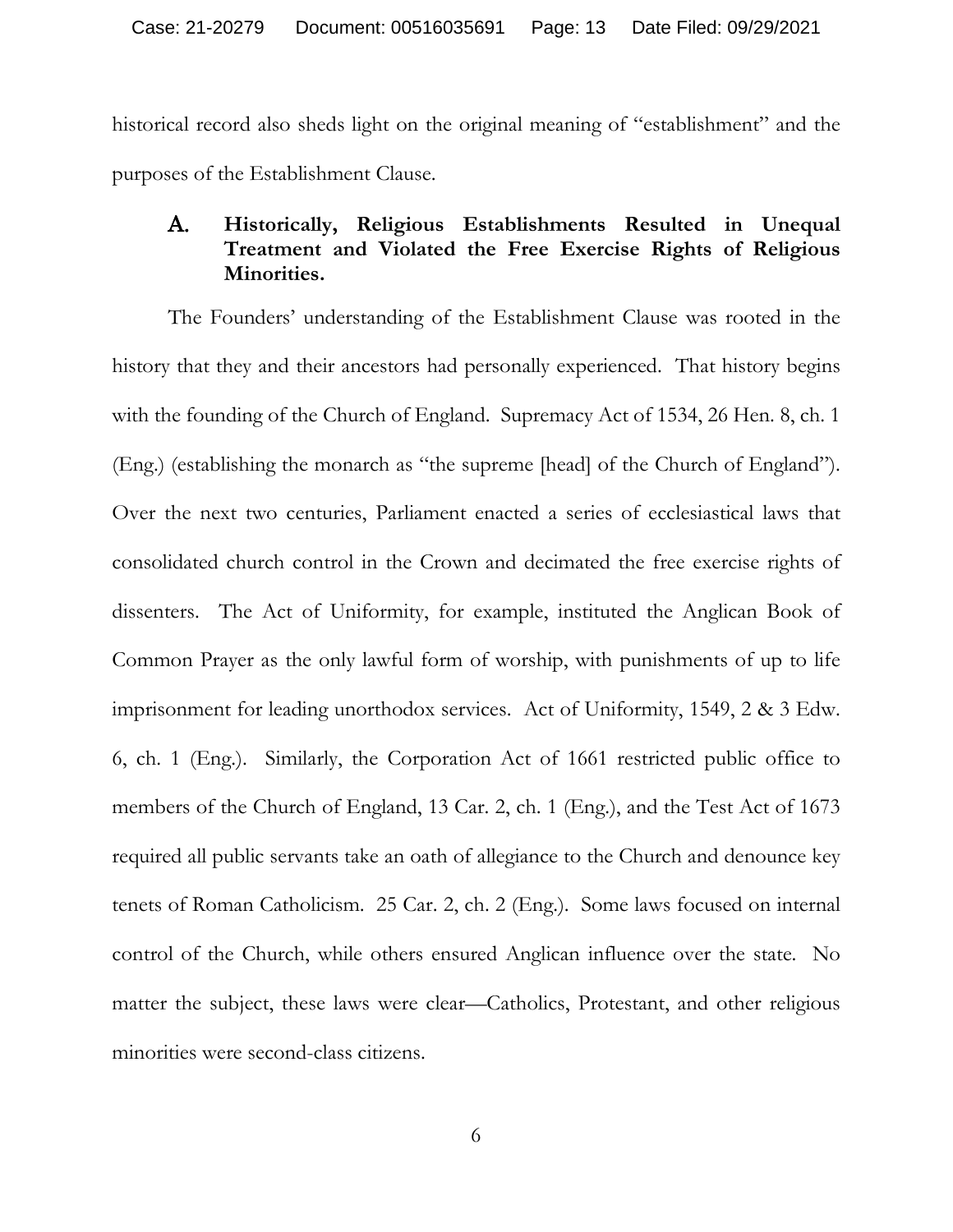<span id="page-13-1"></span><span id="page-13-0"></span>These reforms were not well-received by England's citizens. Indeed, a "large proportion of the early settlers of [the United States] came here from Europe to escape the bondage of laws which compelled them to support and attend government favored churches." *Everson* v. *Bd. of Ed. of Ewing Tp.*, 330 U.S. 1, 8 (1947).<sup>[2](#page-13-2)</sup> But even in the colonies, establishments soon developed in two forms: statewide Anglican establishments in the South and local Puritan establishments in New England. Michael W. McConnell, *Establishment and Disestablishment at the Founding*, *Part I: Establishment of Religion*, 44 WM. & MARY L. REV. 2105, 2115 (2003). Such colonial establishments imposed the same restrictions on minority religious practice that colonists emigrated to avoid.

Take Virginia's Anglican establishment as an example. Protestant dissenters and Catholics were theoretically forbidden from entering the colony. *Id.* at 2117. The first codified laws of the colony mandated the erection of Anglican churches and set penalties for missing Anglican worship services. 1 William Waller Hening, *The Statutes at Large, Being a Collection of All the Laws in Virginia*, 122–23 (New York, R. & W. & G. Bartow 1823). Quakers were prohibited from gathering to worship altogether. *Id.* at 532. Colonial law fixed the salary of Anglican ministers and forced taxpayers to bear

<span id="page-13-2"></span><sup>2</sup> *See also Mayflower Compact: Agreement Between the Settlers at New Plymouth: 1620*, Yale Law School: The Avalon Project (2008), [https://avalon.law.yale.edu/17th\\_century/mayflower.asp](https://avalon.law.yale.edu/17th_century/mayflower.asp) (confirming the religious motivations of the first colonists).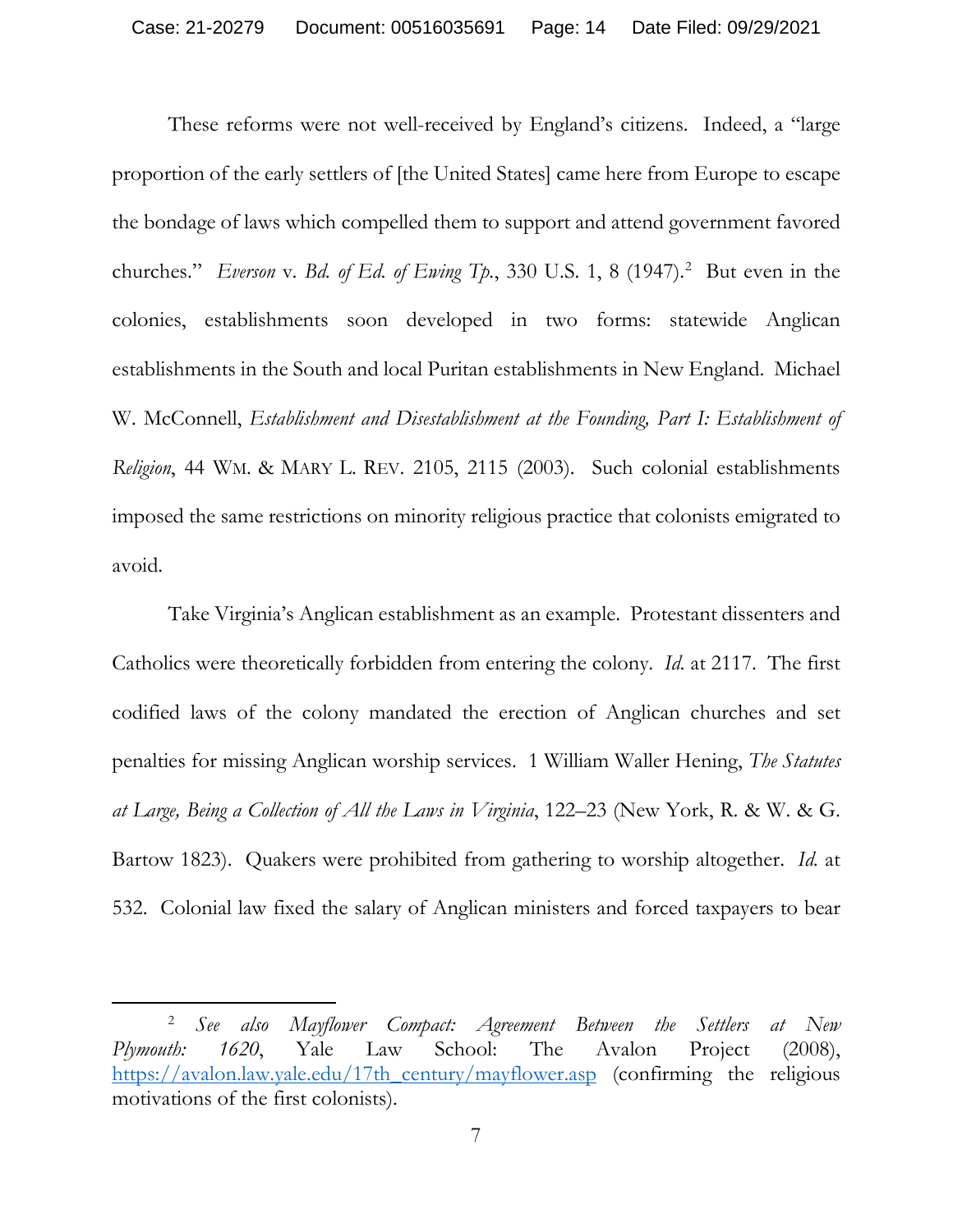the cost of the salary and church maintenance expenses. *Establishment and Disestablishment*, *supra*, at 2152. Such expenses were typically borne equally by all male colonists—regardless of whether they were members of the Church of England. *Id.*  And in 1756, Virginia passed a law disarming Catholics. 7 William Waller Hening, *The Statutes at Large, Being a Collection of All the Laws in Virginia*, 36–38 (1820).

The tension between establishment and free exercise was even more pronounced in the New England colonies, which were founded specifically to secure the rights of religious dissenters.<sup>[3](#page-14-0)</sup> Massachusetts banned public preaching without approval from four local churches, thus outlawing evangelism for everyone but the Puritan orthodoxy. *Establishment and Disestablishment*, *supra*, at 2135. Despite purportedly guaranteeing "liberty of conscience . . . to all Christians," Massachusetts law mandated church attendance, banned proselytizing by Quakers and Catholics, and castigated atheism as a criminal activity. *See id.* at 2124, 2145, 2162.

Virginia and Massachusetts' establishment laws were not alone. South Carolina's Anglican establishment laws stipulated that only members of the Church of England could serve as legislators. 2 Thomas Cooper, *The Statutes at Large of South Carolina*, 232–

<span id="page-14-0"></span><sup>3</sup> *The General Fundamentals*, 1636, in 1 Ebenezer Hazard, *Historical Collections; Consisting of State Papers and other Authentic Documents; intended as Materials for an History of the United States of America* 408–09 (Philadelphia, T. Dobson 1792) ("That whereas the great and known end of the first *comers* in the year of our Lord 1620, leaving their native country, and all that was dear to them there; transporting of themselves over the vast ocean, . . . they . . . might, with the liberty of good conscience enjoy the pure scriptural worship of God.").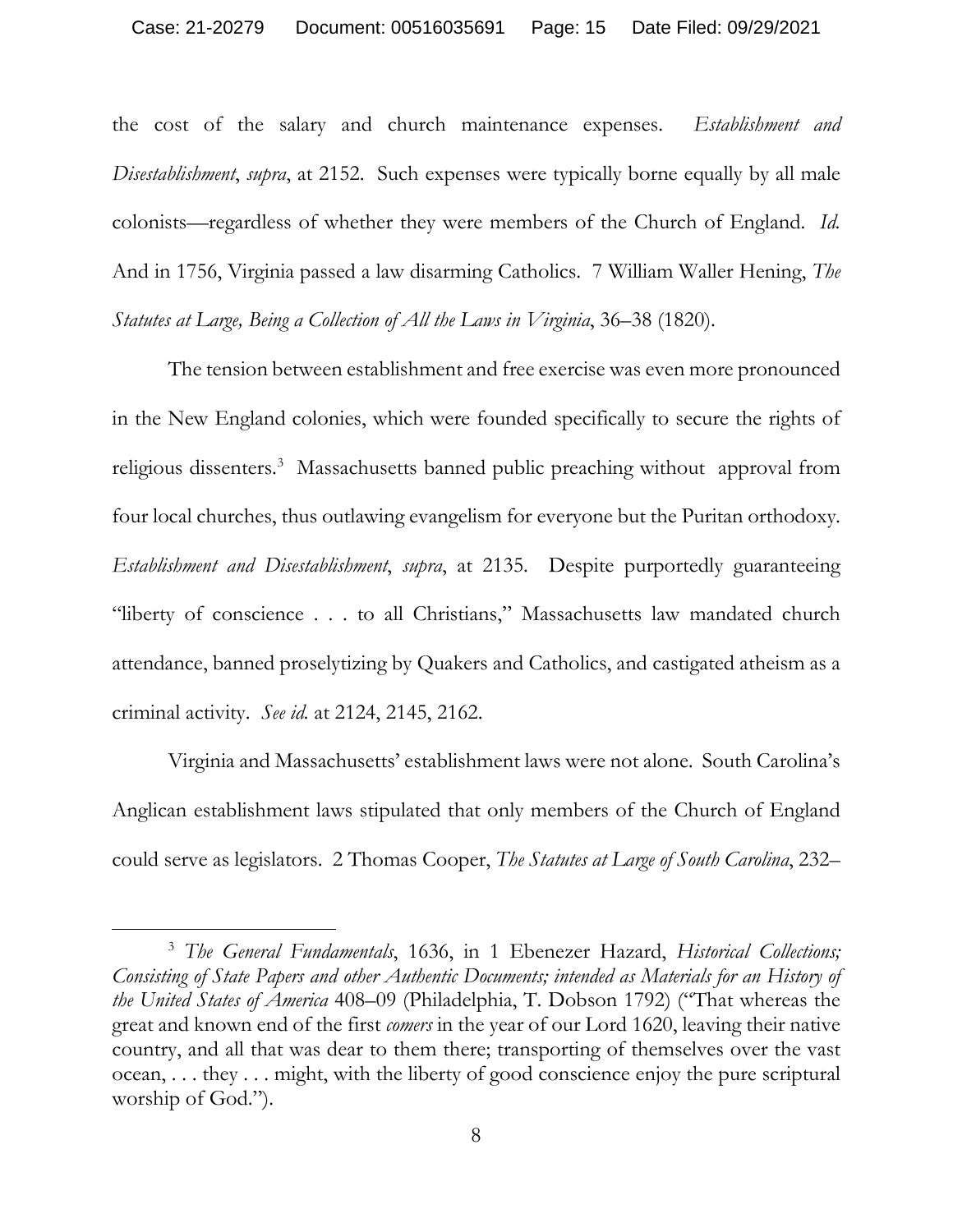35 (Columbia, A. S. Johnston 1837). Almost every colony enacted a law limiting the franchise to favored religious adherents. *Establishment and Disestablishment*, *supra*, at 2177. From religious convictions to civil rights, colonial establishments comprehensively worsened the lives of religious minorities.

#### B. **The Establishment Clause was Enacted to Protect Religious Minorities, Not to Prohibit Religiosity in the Public Sphere.**

After the Revolution, founding-era citizens drafted potential statutes and constitutional provisions that prohibited establishment laws, thus confirming that the Founders hoped to protect the rights of religious minorities by disestablishing state churches. The Virginia Declaration of Rights of 1776, for example, stated "[t]hat religion . . . can be directed only by reason and conviction, not by force or violence, and therefore all men are equally entitled to the free exercise of religion."[4](#page-15-0) 1 Hening, *supra*, at 49. Similarly, Article 19 of the New Jersey Constitution of 1776 stated that "there shall be no Establishment of any one religious Sect in this Province in Preference to another;" and "no Protestant Inhabitant of this Colony shall be denied the Enjoyment of any civil Right merely on Account of his religious Principles; but that all Persons . . . shall fully & freely enjoy every Privilege & Immunity enjoyed by others their Fellow-

<span id="page-15-0"></span><sup>4</sup> Unlike the revolutionary constitutions of other states, Virginia's constitution did not fully effect disestablishment. Compulsory taxation supporting churches continued even after outright religious persecution was banned by law. *Establishment and Disestablishment*, *supra*, at 2120.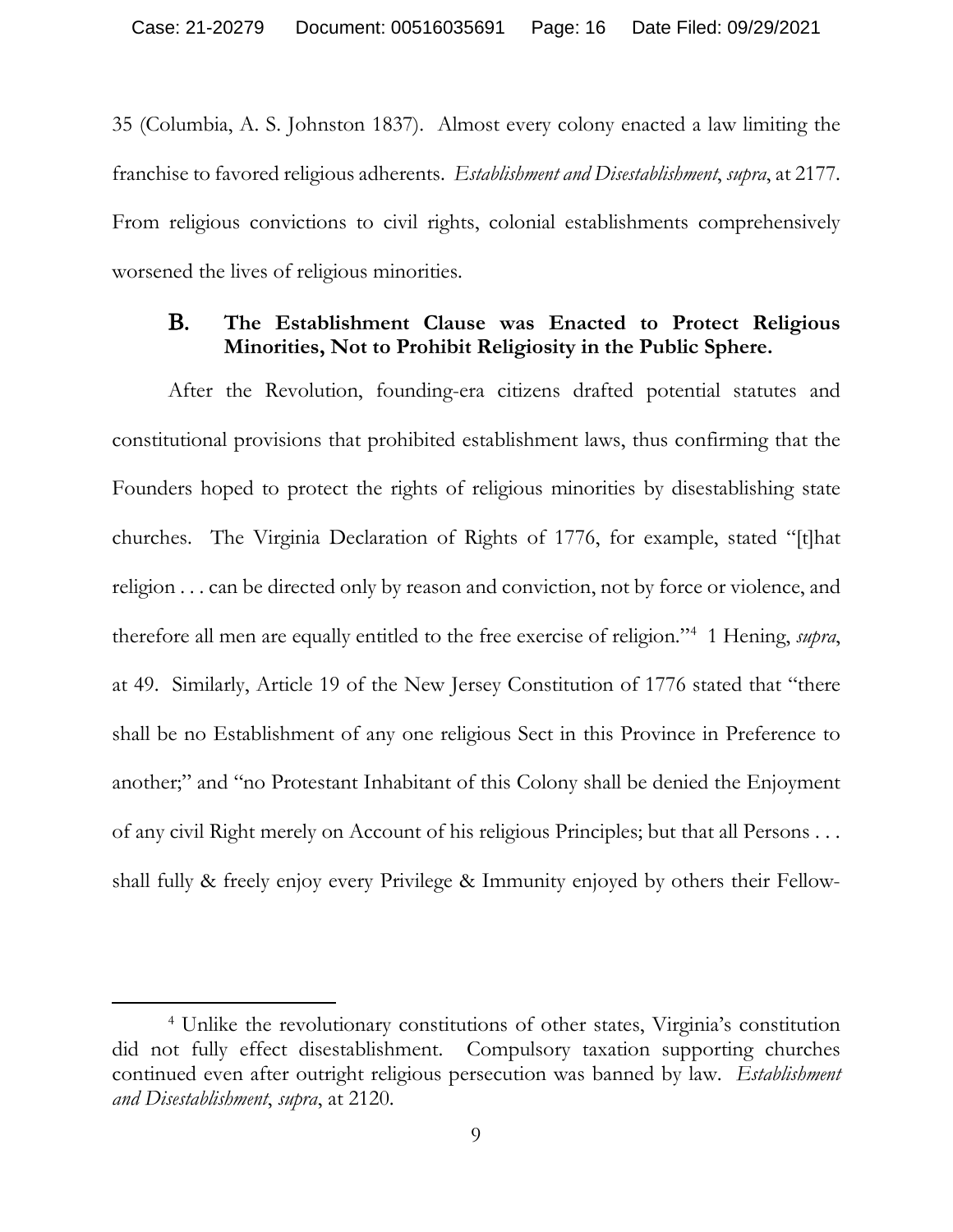Subjects." Peter Wilson, *Acts of the General Assembly of the State of New Jersey* viii (Trenton, Isaac Collins 1784).

These types of state provisions sparked debates about legislation and the role religion would play in the new federal government. Patrick Henry's 1785 Assessment Bill provides an excellent example. *See, e.g.*, *Everson*, 330 U.S. at 36 (Rutledge, J., dissenting) (characterizing the bill as "the climax [of] the legislative struggle"). The bill "required every taxpayer to support the Christian denomination of his choice, or failing that, to direct his contribution to the general treasury for support of public education." *Establishment and Disestablishment*, *supra*, at 2155. James Madison, however, opposed the bill because it "violate<sup>[d]</sup> that *equality* which ought to be the basis of every law.... Above all, are [citizens] to be considered retaining an '*equal* title to the free exercise of religion according to the dictates of Conscience.'" *Madison's Memorial*, in William Addison Blakely, *American State Papers Bearing on Sunday Legislation* 30–31 (New York, 1891).[5](#page-16-0)

<span id="page-16-0"></span><sup>&</sup>lt;sup>5</sup> Similarly, George Washington was of the opinion that "the conscientious" scruples of all men should be treated with great delicacy and tenderness," and that "the laws may always be as extensively accommodated to them, as a due regard for the protection and essential interests of the nation may justify and permit." Michael W. McConnell, *Freedom from Persecution or Protection of the Rights of Conscience?: A Critique of Justice Scalia's Historical Arguments in* City of Boerne v. Flores, 39 WM. & MARY L. REV. 819, 840 (1998) (quoting Letter from George Washington to the Religious Society Called Quakers (Oct. 1789), in George Washington on Religious Liberty and Mutual Understanding 11, 11 (Edward Frank Humphrey ed., 1932)).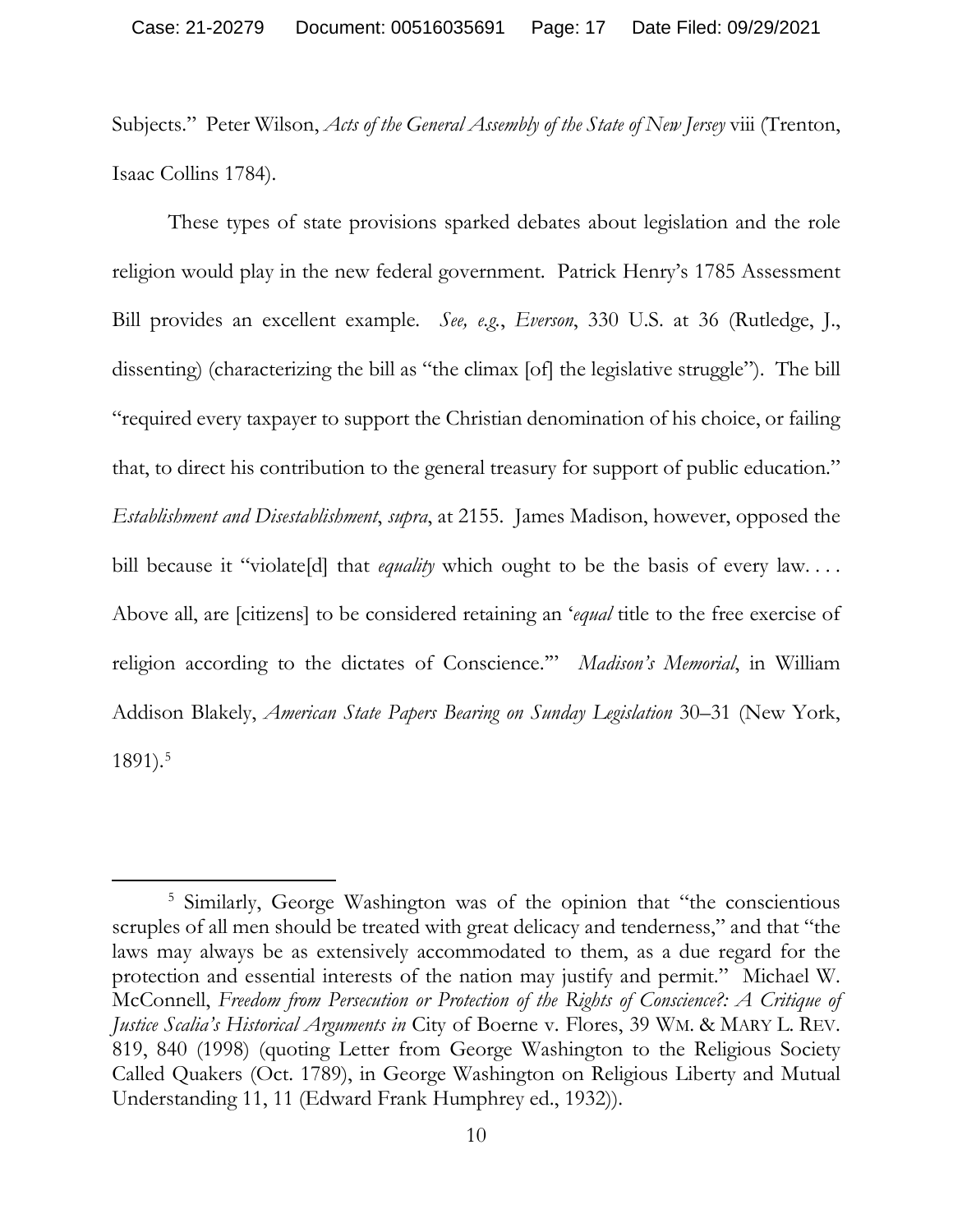Settling on the language of the Establishment Clause, "the Constitution's commitment to religious freedom" reflected "a spirit of tolerance, combined with recognition that church and state should separate." Deborah Jones Merritt & Daniel C. Merritt, *The Future of Religious Pluralism: Justice O'Connor and the Establishment Clause*, 39 ARIZ. ST. L.J. 895, 905 (2007). Disestablishment was thus left to the states. *See Establishment and Disestablishment*, *supra*, at 2109 (explaining that the First Amendment "did not disestablish anything," but rather "prevented the newly formed federal government from establishing religion or from interfering in the religious establishments of the states").

<span id="page-17-0"></span>In their revolutionary constitutions, at least four states compromised by permitting, but not creating "multiple establishments." *See* Leonard Levy, *The Establishment Clause: Religion and the First Amendment* 52−53 (2d ed., University of North Carolina Press 1994). Other states went further—the constitutions of New Jersey, Pennsylvania, Delaware, and North Carolina all contained explicit clauses banning establishments.<sup>[6](#page-17-1)</sup> Several state establishment clauses, like North Carolina's, were

<span id="page-17-1"></span><sup>6</sup> *See* Wilson, *supra*, at viii (New Jersey Constitution of 1776); Thomas McKean, *Acts of the General Assembly of the Commonwealth of Pennsylvania* viii–ix (Philadelphia, Francis Bailey 1782) (Pennsylvania Constitution of 1776); 1 *Laws of the State of Delaware* xxviii– xxix (Newcastle, S. & J. Adams 1797) (Delaware Constitution of 1776); Frederick Nash, 1 *The Revised Statutes of the State of North Carolina* 16 (Raleigh, Turner & Hughes 1837).

While not as explicitly anti-establishment as other state constitutions, the drafting history of New York's constitution provides an interesting insight on religious freedom around the time of ratification. John Jay "made repeated unsuccessful attempts to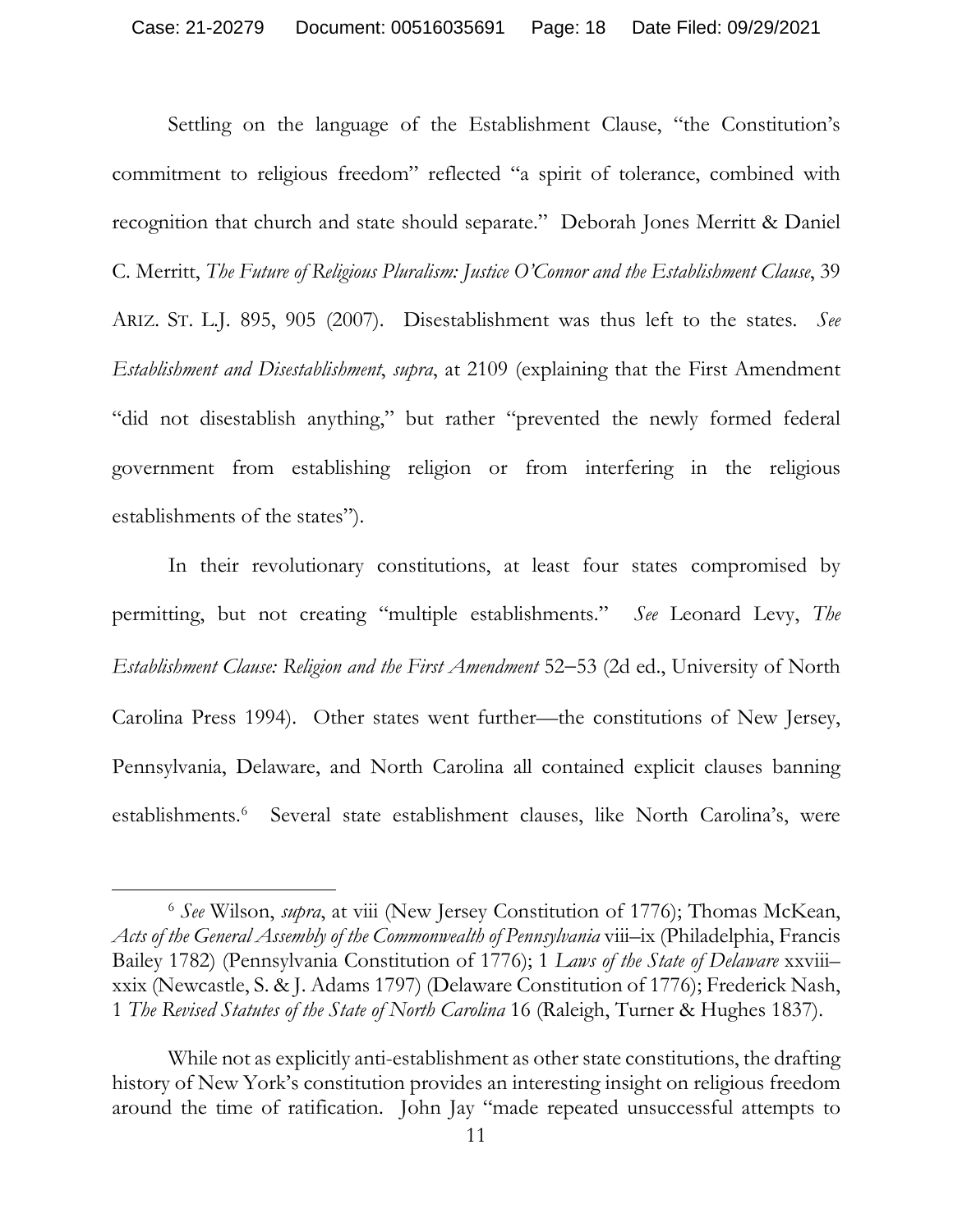explicitly premised on the notion of avoiding preferential treatment. *See* Nash, *supra*, at 16 (providing "[t]hat there should be no establishment of any one religious church or denomination in [North Carolina] in preference to any other"). Likewise, New Jersey and Delaware's constitutions contained similar language.[7](#page-18-0) *E.g.*, Wilson, *supra*, at viii.

From the ascendancy of the Church of England to the revolutionary constitutions, establishments were onerous for two reasons: they resulted in unequal treatment and trampled on the civil rights of religious minorities. These were the evils the Establishment Clause was written to remedy—not religiosity in the public sphere. The states, left to their own devices, proceeded with disestablishment. As such, a guarantee of non-preferential free exercise was the *end* to be achieved; disestablishment was the selected *means* to achieve that end.

exclude Catholics from protections of the state's free exercise provision." *Freedom from Persecution, supra,* at 842. The drafting committee, however, rejected Jay's attempt at limiting Catholic's right, "proposing instead that 'the free Toleration of religious profession and worship be forever allowed within this State to all mankind,' without limitation." *Id.* at 843 (citation omitted). *See also* 1 *Laws of the State of New York* 17 (Albany, C.R. and G. Webster 1802) (New York Constitution of 1777).

<span id="page-18-0"></span><sup>&</sup>lt;sup>7</sup> The construction of the New Jersey Constitution of 1776 is also informative. The drafters placed the free exercise and establishment clauses back to back, but their respective titles are noteworthy. Wilson, *supra*, at viii. The free exercise clause is appropriately entitled "Free Exercise of Religion," but the establishment clause is entitled "How Preserved." This often-overlooked detail is critical to understanding the Founder's perception of religious liberty.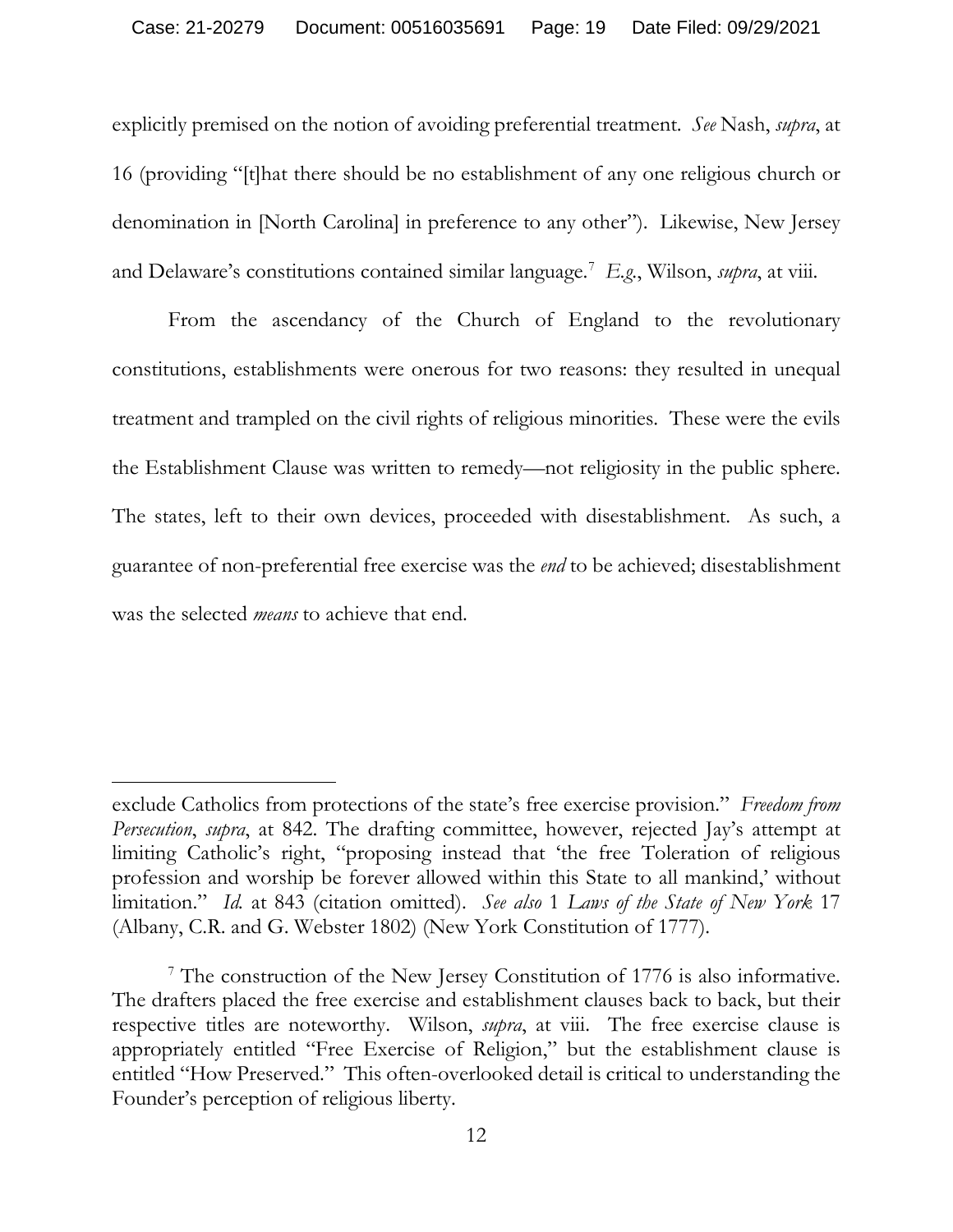## C. **Judicial Prayer is not an Establishment.**

Given their history, the Founders had a deep and even personal understanding of establishments of religion. They knew them from the centuries-old establishment in England, and from the established churches in nine of the thirteen colonies. While each had its own unique aspects, these establishments all had one unifying feature in common: the use of government power to coerce religious belief or observance. Indeed, seminal work on the Establishment Clause has classified six categories of establishment laws: (1) controlling church governance; (2) compelling church attendance; (3) providing financial support; (4) prohibiting worship in dissenting churches; (5) mandating the church perform civil public functions; and (6) restricting political participation to members of the established church. *Establishment and Disestablishment*, *supra*, at 2131. In sum, an "establishment of religion" had a very specific meaning for the Founders. Laws imposing these elements created an established church, whereas laws that avoided these elements did not.

Judicial prayer fits none of these categories—especially here, in light of the safeguards adopted by Judge Mack.

<span id="page-19-0"></span>There is no concern about interference with church governance. This consideration has been repeatedly addressed by the Supreme Court in ways that have no implication here. An example of this type of violation is *Hosanna-Tabor Evangelical Lutheran Church & Sch. v. E.E.O.C.*, 565 U.S. 171 (2012), in which a religion teacher at a church school brought a retaliation claim against her former employer under the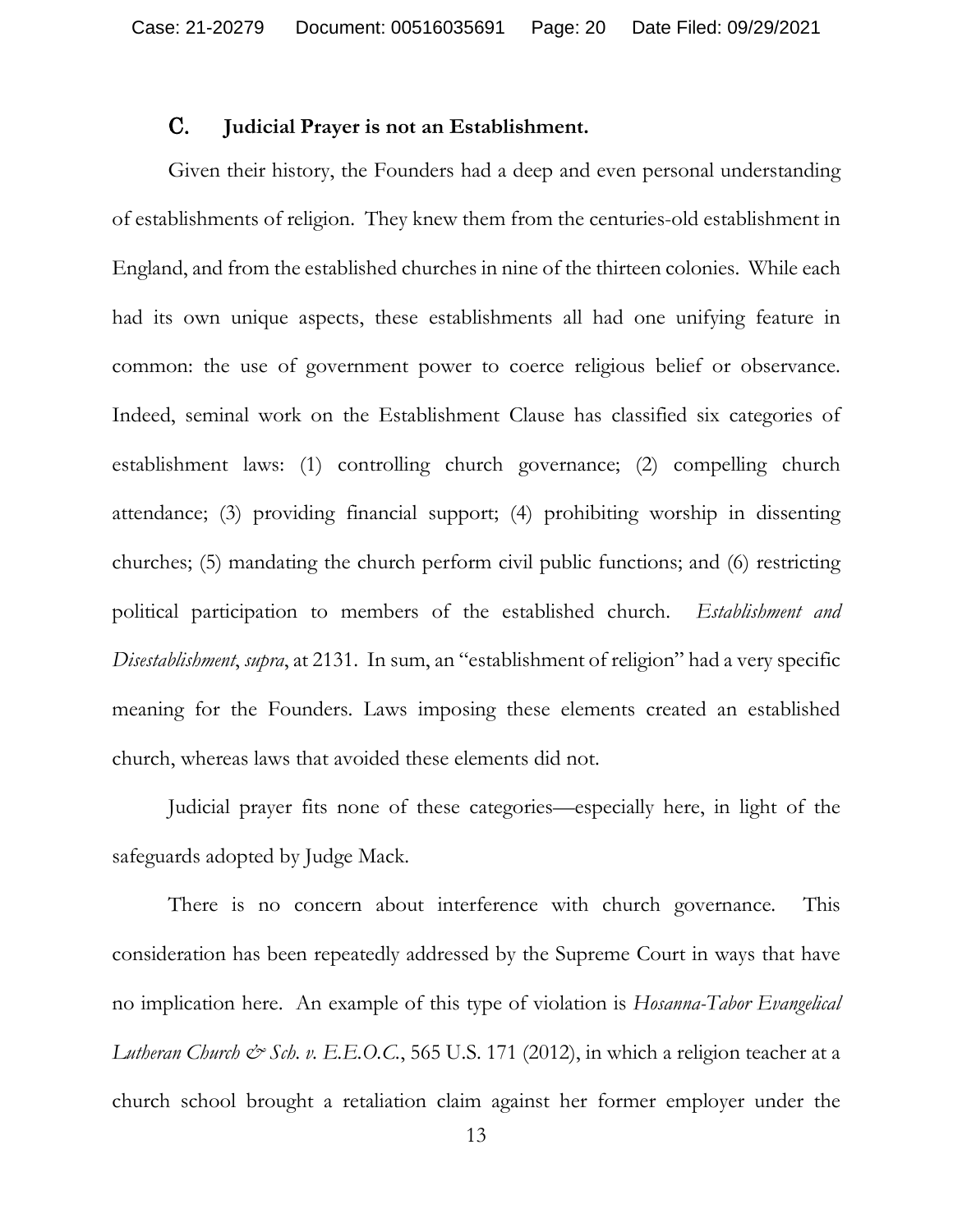<span id="page-20-1"></span>Americans with Disabilities Act. The Supreme Court held that a court cannot overrule the church's decision about a ministerial employee without impermissibly interfering with a church's "ecclesiastical decisions." *Id.* at 189; *see also Our Lady of Guadalupe Sch. v. Morrissey-Berru*, 140 S. Ct. 2049, 2055 (2020) ("The First Amendment protects the right of religious institutions 'to decide for themselves, free from state interference, matters of church government as well as those of faith and doctrine.'"). In other words, in ecclesiastical matters, the government may not interfere with church decisions. This element of establishment is completely absent here, as it was absent in *Town of Greece*.

There is also no valid concern about coercion of individuals to engage in religious practice contrary to their own beliefs—which would be factors (2) and (6) above. Examples of coercion struck down by the Supreme Court include *Torcaso v. Watkins*, rejecting a requirement that individuals declare belief in the existence of God as a test for public office. 367 U.S. 488, 496 (1961). Similarly, the Court struck down coercive policies in *Engel v. Vitale*, 370 U.S. 421 (1962), *School District of Abington v. Schempp*, 374 U.S. 203 (1963), *Lee v. Weisman*, 505 U.S. 577 (1992), and *Santa Fe Independent School District v. Doe*, 530 U.S. 290 (2000), that were sponsored by public schools, on the ground that minor students would feel compelled to participate.

<span id="page-20-0"></span>In contrast, those concerns simply do not exist here. When a chaplain offers a judicial prayer, no individual is compelled to listen to, acknowledge, or participate in the prayer. Nor is the chaplain exercising authority over schoolchildren or anyone else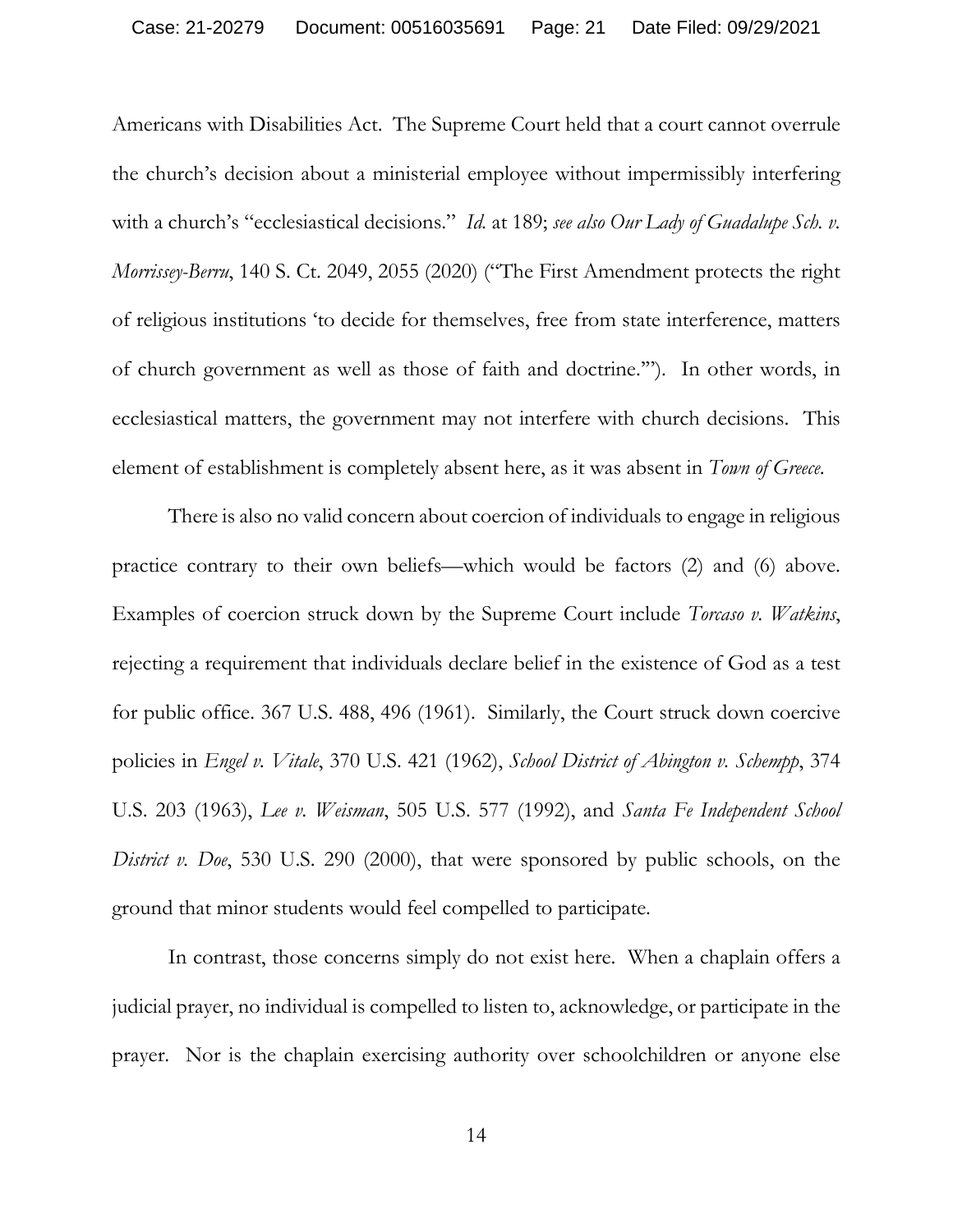present. More still, the opening invocation does not prefer one religion to another, nor does it impinge on the free exercise rights of any religious minorities.

Judicial prayer merely provides a space for religion in a public forum, which the Supreme Court has said time and again is not an Establishment Clause violation.[8](#page-21-0) *See, e.g.*, *Van Orden v. Perry*, 545 U.S. 677, 681 (2015) (constructing a Ten Commandments display on the grounds of the Texas State Capitol does not violate the Establishment Clause); *see also Good News Club v. Milford Cent. Sch.*, 533 U.S. 102 (2001) (allowing religious school groups to use school facilities does not violate the Establishment Clause).

# II. **THERE IS A ROBUST HISTORY AND TRADITION OF JUDICIAL PRAYER AND RELIGIOSITY**.

Prayer is common in adjudicatory proceedings. Beginning with the earliest known instances of judicial prayer and tracing its development in the periods before, during, and after the Founding, a historical review illustrates that judicial prayer has at least the same pedigree as the legislative prayer detailed in *Town of Greece* and *Marsh*. Given the Supreme Court found that "legislative prayer, while religious in nature, has

<span id="page-21-0"></span><sup>&</sup>lt;sup>8</sup> In contrast, Freedom From Religion is seeking to deny minority religions the ability to participate in this public forum. This is particularly troubling since elected officials are most likely to be of majority religious views. Without the opportunity for minority religions to participate, majority religious views will inherently prevail. *See Faith on the Hill: The Religious Composition of the 117th Congress*, Pew Research Center (Jan. 4, 2021), <https://tinyurl.com/cz8nx6p> (explaining that nine-in-ten member of Congress describe themselves as Christian, composing 88.1% of the congressional body).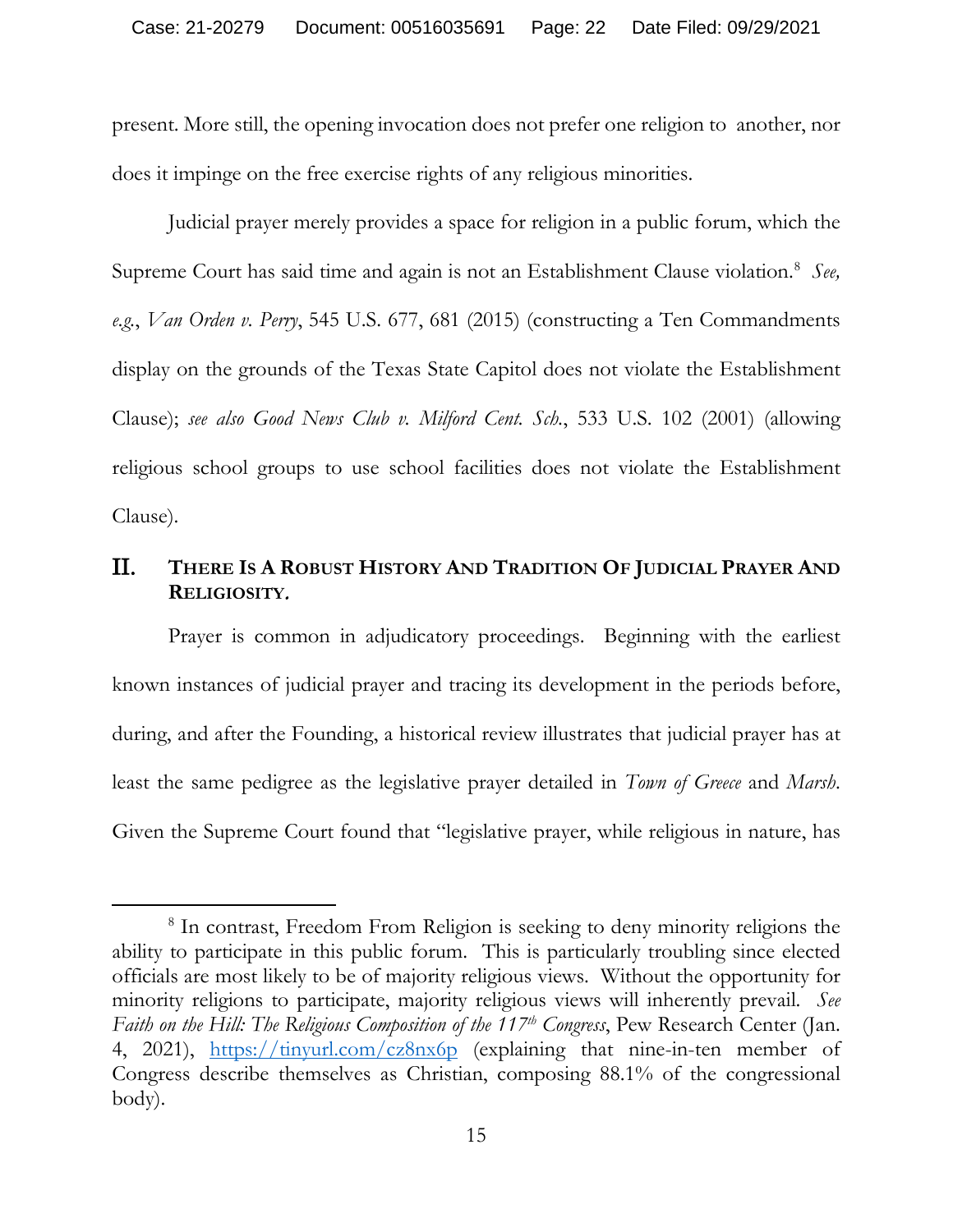long been understood as compatible with the Establishment Clause," the fact that judicial prayer contains a heritage of comparable vigor demonstrates that it, too, causes no offense to the Establishment Clause. *Town of Greece*, 572 U.S. at 575. "[P]rayer practice in [the courtroom] fits within the tradition long followed," *id.* at 577, especially when it operates to provide a secular value.

## A. **Many Common Judicial Practices Have A Religious Origin or Purpose.**

Judicial prayer has served many secular functions.<sup>[9](#page-22-1)</sup> It consecrated witness testimony, offered parting advice to convicted defendants, and solemnized adjudicatory proceedings. These important ends undoubtedly contributed to the widespread and continued use of prayer in courtrooms.[10](#page-22-2) Confirming this point, the history of well-

<span id="page-22-1"></span><sup>&</sup>lt;sup>9</sup> The record of judicial prayer is too immense to adequately detail in this brief. *See generally* 2 *The Documentary History Of The Supreme Court Of The United States, 1789– 1800* (Maeva Marcus ed., 1988) (collecting examples of chaplain prayer). For example during the Founding era in Massachusetts, members of the clergy routinely prayed in judicial proceedings. *See, e.g.*, *id.* at 232 ("After the charge, the Rev. Mr. Belknap addressed the Throne of Grace in prayer"); *id.* at 276−77 ("The prayer was made by the Rev. Dr. Parker."). Founding era court proceedings in New Hampshire and Rhode Island are also replete with examples. *See id.* at 192 (prayer "by the Rev. Dr. Haven" in New Hampshire); *id.* at 331 ("[T]he Throne of Grace was addressed in Prayer by the Rev. Dr. Hitchcock" then Judge Wilson charged the jury in Rhode Island). *See also*  William H. Hackett, *The Circuit Court of the New Hampshire District One Hundred Years Ago*, 2 Green Bag 262, 264 (1890) (describing Justice Paterson's prayer while riding circuit in New Hampshire that "pleasingly inculcated" both "[r]eligion [and] [m]orality" and Rev. Mr. Alden's "excellent and well-adapted prayer" delivered after the charge).

<span id="page-22-2"></span><span id="page-22-0"></span><sup>&</sup>lt;sup>10</sup> In addition to the examples of chaplain-provided prayer during the Founding, many examples of judge-provided prayer also exist. *See, e.g.*, 3 *The Documentary History Of The Supreme Court Of The United States, 1789–1800* 60 (Maeva Marcus ed., 1988) (prayer by Justice Paterson in his charge to the Delaware grand jury that stated, "May the God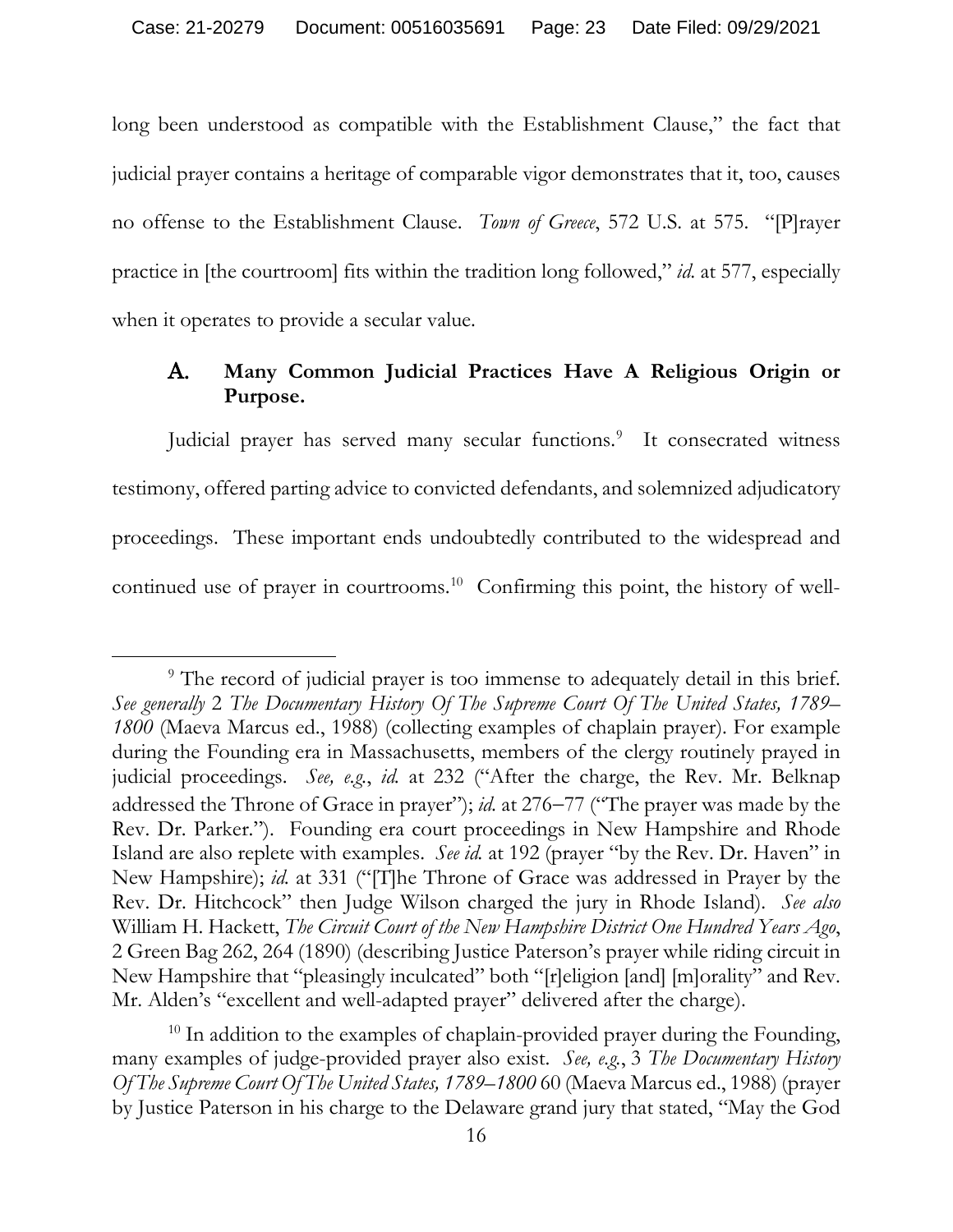known legal practices exemplifies how judicial actors used prayer for secular reasons despite its simultaneous religious character. In large-part owing to the nation's own history, these examples generally arise from Judeo-Christian belief systems but point to a broader and more universal embrace of religious faith as an inextricable part of judicial history and practice.

#### 1. *Raising the right hand before testifying.*

 $\overline{a}$ 

Raising the right hand before testifying is an iconic and common practice in the courtroom. Society views this gesture as a symbolic statement of truthfulness, integrity, and reverence for the law. Before its use in American courts, this gesture was similarly employed in seventeenth-century England as a way to ascertain the credibility of a witness. Indeed, the English justice system permanently branded the palms of convicts with the letter that corresponded to their crimes—"T" for theft, "F" for felony, and " $M$ " for murder.<sup>[11](#page-23-0)</sup> This practice enabled the court and general public to instantly make

of Heaven be our protector and guide, and enable us all to discharge our official, relative, and social duties with diligence and fidelity"); *id.* at 294 (prayer in Vermont in 1798 that stated, "May the God of Heaven enable us all to discharge our official, relative, and social duties with diligence, fidelity, and honest zeal!"); *id.* at 350–51 (prayer by Justice Iredell in Pennsylvania in 1799 when charging a grand jury that stated, "May that God whose peculiar providence seems often to have interposed to save these United States from destruction, preserve us from this worst of all evils!"). To be sure, either class of examples on its own would most likely feature sufficient frequency to qualify as a custom. But when combined, these examples assuredly qualify judicial prayer as a custom.

<span id="page-23-0"></span><sup>11</sup> *Punishment Sentences at the Old Bailey*, The Proceedings of the Old Bailey, London's Central Criminal Court, 1674 to 1913 (Mar. 2018), [http://www.oldbaileyonline.org/static/Punishment.jsp.](http://www.oldbaileyonline.org/static/Punishment.jsp)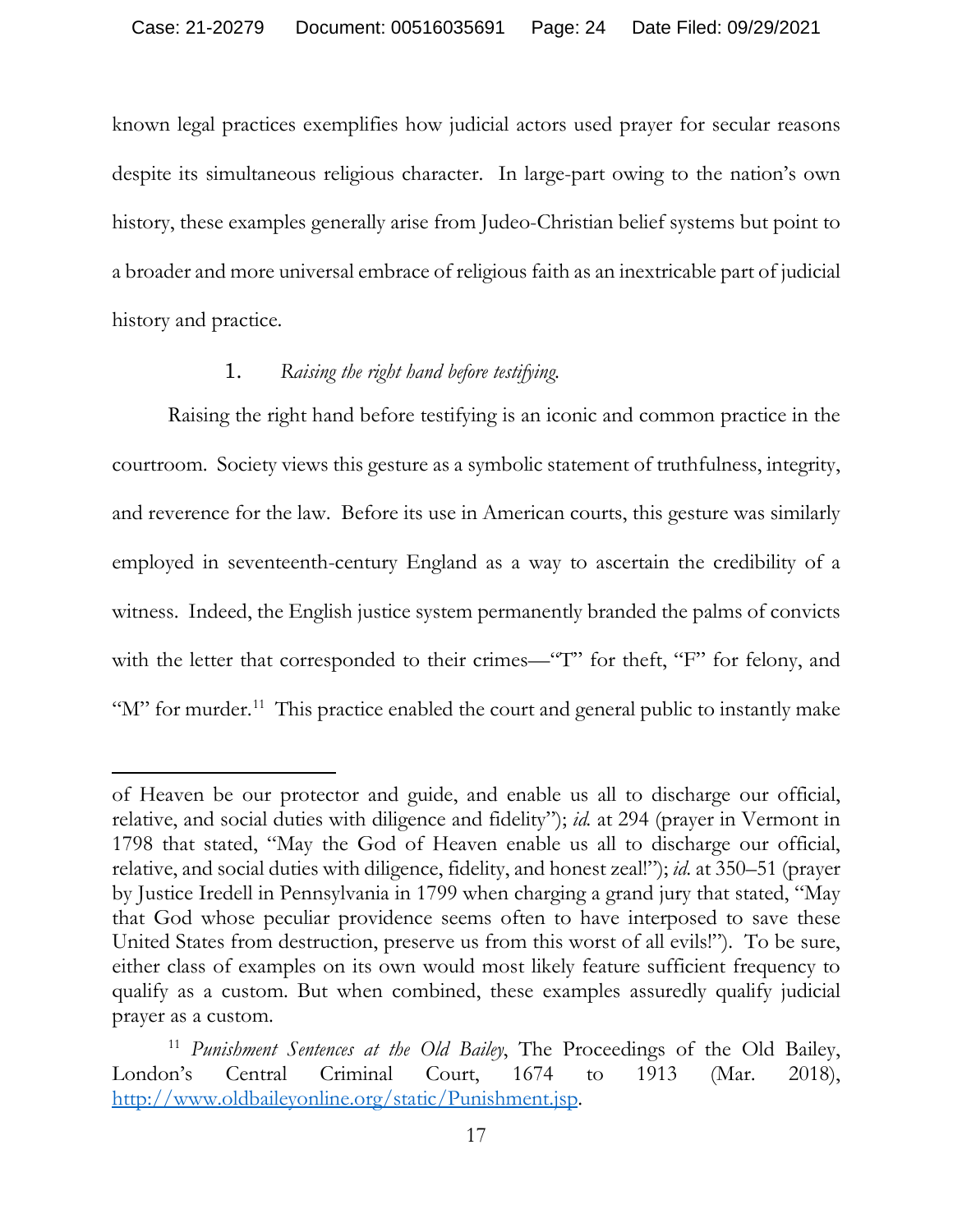credibility determinations about the convicted criminal's testimony.[12](#page-24-0) Like many traditions, this seemingly secular practice has religious origins.[13](#page-24-1) 

As early as 2,000 years ago, raising one's hand accompanied the swearing of an oath. Indeed, the Old Testament makes this connection. *E.g.*, Daniel 12:7 (when he "lifted his right hand and his left hand toward heaven, [he swore] by Him who lives forever."); Isaiah 62:8 ("The Lord has sworn by His right hand."). Biblically, the righthand gesture is a reference to God's strength as exemplified by Jacob, who placed his right hand on Ephraim to indicate he was the strongest of the sons and grandsons and therefore fit to lead. Genesis 14:22–23 ("With raised hand I have sworn an oath to the Lord, God Most High, Creator of heaven and earth . . . ."). Other Biblical passages similarly refer to the use of the right hand to swear an oath. *See, e.g.*, Psalm 144:8 ("Whose mouth speaketh vanity, and their right hand is a right hand of falsehood."); Exodus 6:8 ("And I will bring you to the land I swore with uplifted hand to give to Abraham, to Isaac and to Jacob."); Deuteronomy 32:40 ("For I lift up my hand to heaven and swear, As I live forever. . . .").

American courts participate in the rich history of this religious tradition. Often accompanying the raising of one's right hand is a prayer that invokes a divine being to

<span id="page-24-0"></span><sup>12</sup> *Why Do We Raise Our Right Hands When Testifying Before the Court*, NWSidebar (Oct. 21, 2013), [https://tinyurl.com/y59n3zux.](https://tinyurl.com/y59n3zux)

<span id="page-24-1"></span><sup>&</sup>lt;sup>13</sup> The Talmud, for example, documents one of the earliest uses of the gesture in this manner. See Babylonian Talmud, Nazir 3b ("Isn't 'right' an expression of an oath?").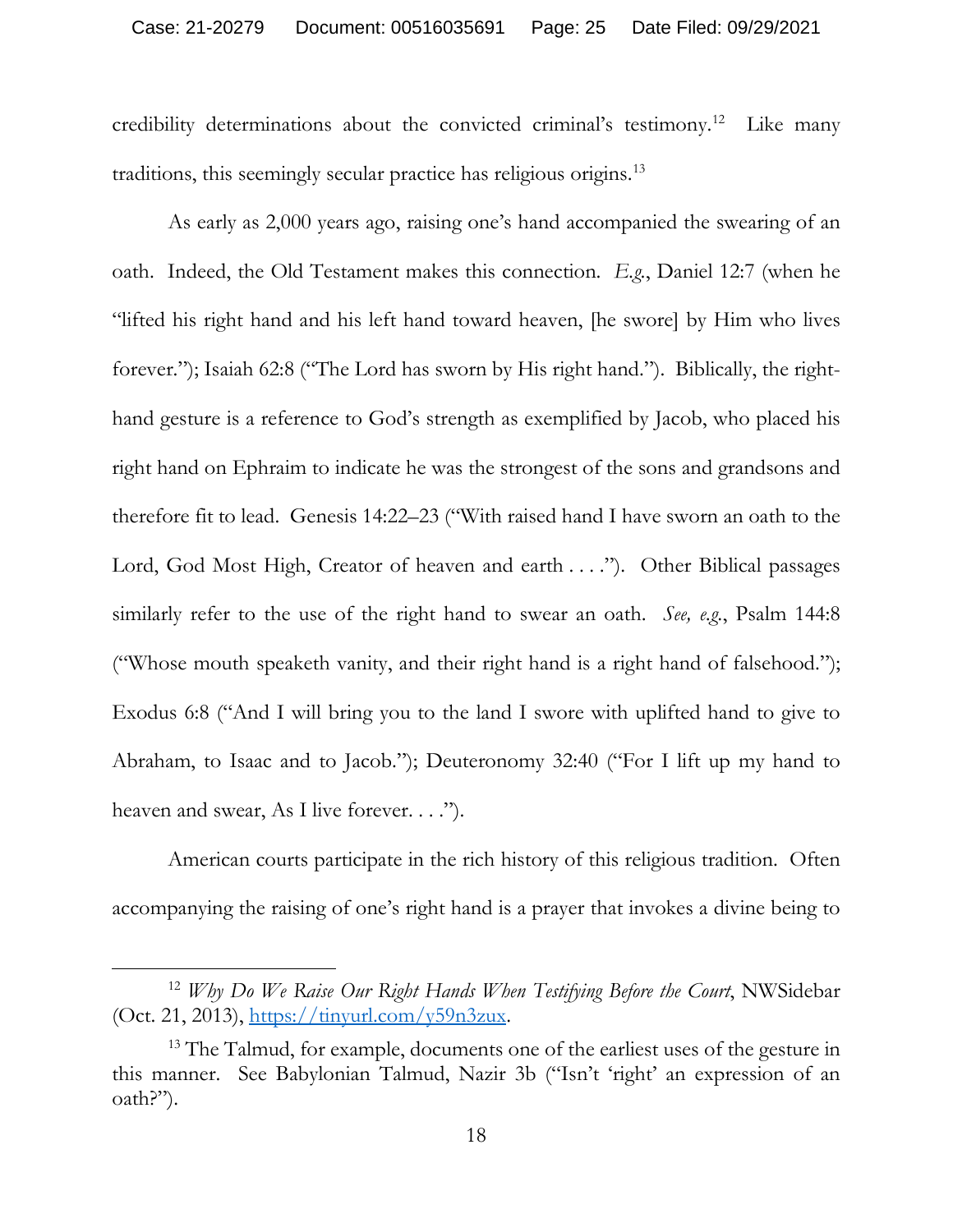solemnize the forthcoming testimony. As Chief Justice Jay explained to a grand jury, perjury is an "abominable Insult . . . to the divine Being" that jeopardizes "our dearest and most valuable Rights." 2 *Documentary History*, *supra*, at 284. To safeguard against this pernicious result in which "oaths [w]ould cease to be held sacred," witness "[t]estimony is . . . given under those solemn obligations which an appeal to the God of Truth impose." *Id.* To solemnize this duty in modern American courts, witnesses routinely repeat a prayer for divine assistance that contains a version of the words "so help [me] God.'" *See, e.g.*, TEX. R. CIV. P. 236 (Oath to Jury); *Zorach*, 343 U.S. at 312– 13 (explaining that oaths invoking a prayer to God do not violate the Establishment Clause). Likewise, judges and attorneys raise their right hands and say "[s]o help me God" when reciting the oath of office.<sup>14</sup> The history and tradition behind raising your right hand suggests that the Establishment Clause does not require the absence of all religion and prayer from government functions.

<span id="page-25-0"></span><sup>14</sup> "Each justice or judge of the United States shall take the following oath or affirmation before performing the duties of his office: 'I, \_\_\_ \_\_\_, do solemnly swear (or affirm) that I will administer justice without respect to persons, and do equal right to the poor and to the rich, and that I will faithfully and impartially discharge and perform all the duties incumbent upon me as \_\_\_ under the Constitution and laws of the United States. *So help me God*.'" 28 U.S.C. § 453 (emphasis added). Of course, this language is optional. *See* U.S. CONST. art. VI, § 3.

Similar oaths are recited by attorneys. Thirty-one states feature an oath with some variation of the phrase "[s]o help me God." *See* Texas Attorney's Oath, available at<https://tinyurl.com/24fjxmxv> (ending with "So help me God").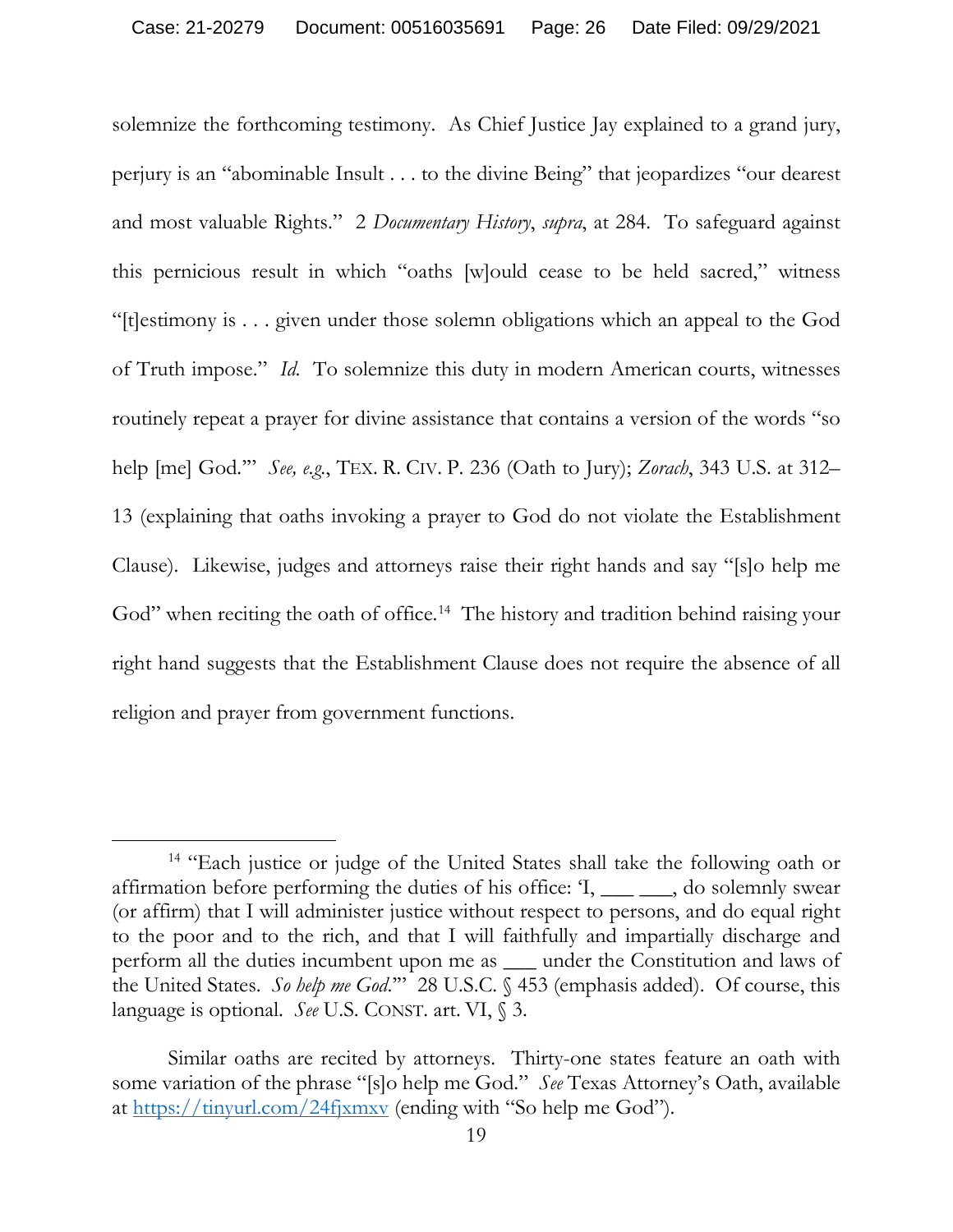#### 2. *Reciting "God save your soul" or "God have mercy on your soul."*

As with the religious underpinnings of raising your right hand, judicial prayer has also historically been a part of sentencing proceedings. Before the Founding, English judges prayed for defendants after imposing the death penalty, stating "may the Almighty God have mercy on your souls." Akhil Reed Amar, *The Bill of Rights as a Constitution*, 100 YALE L.J. 1131, 1182 (1991). American courts continued this tradition. The South Carolina Constitutional Court of Chancery, for example, echoed the sentiment during its first sentencings. In 1791—the year of the First Amendment's ratification—defendants sentenced to death in South Carolina heard the invocation "pray[ing] that the Lord might have mercy on his soul!" *See, e.g.*, *State v. Washington*, 1 S.C.L. (1 Bay) 120, 156–57 (S.C. 1791) (praying also that the defendant "employ that little interval of life which remained, in making his peace with that God whose law he had offended"). While riding circuit, Justice Wilson regularly invoked religion to justify the delay in carrying out capital punishments. 2 *Documentary History*, *supra*, at 170 (explaining that non-capital sentences "should be inflicted with much expedition," but capital sentences require a delay to "render the language of political expediency consonant to the language of religion"). Similarly, Justice Story concluded his pronouncement of the sentence imposed on a convicted pirate with an "earnest prayer" that stated: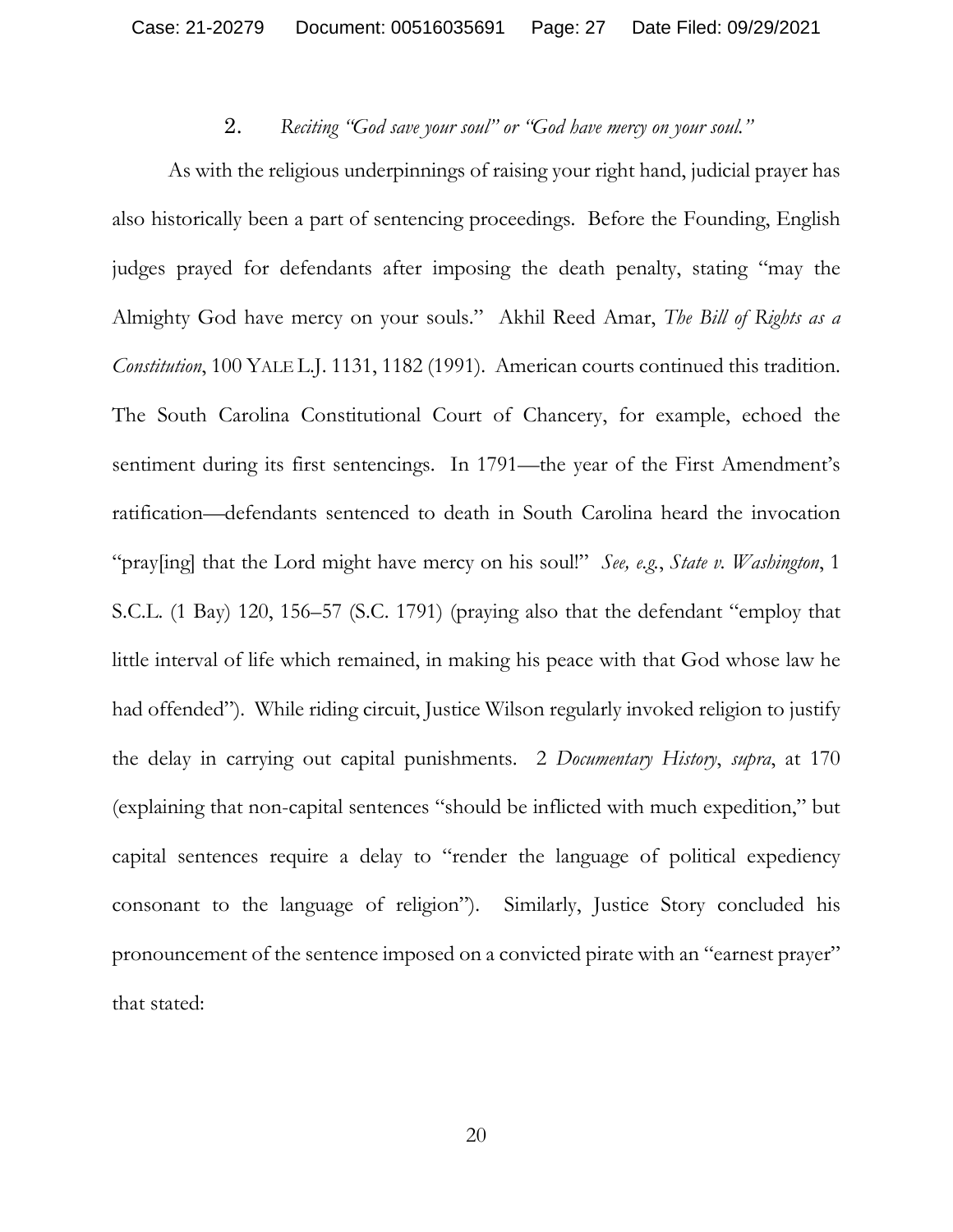I earnestly recommend to each of you to employ the intermediate period in sober reflections upon your past life and conduct, and *by prayer and penitence, and religious exercise*, to seek the favor and forgiveness of Almighty God for any sins and crimes which you may have committed . . . . And in bidding you, so far as I can presume to know, an eternal farewell, *I offer up my earnest prayers that Almighty God may in his infinite goodness have mercy on your souls*.

*United States v. Gibert*, 25 F. Cas. 1287, 1317 (C.C.D. Mass. 1834) (emphasis added).

<span id="page-27-0"></span>Sentencing prayers were not limited to the Founding era and have continued well into the Twentieth Century. *See, e.g.*, *Commonwealth v. Davis*, 110 A. 85, 87 (Pa. 1920) (acknowledging the prayer "may God in His infinite goodness have mercy on your soul" as "the usual invocation"); *Tunget v. Commonwealth*, 198 S.W.2d 785, 789 (Ky. 1946) ("[W]e now say, as courts customarily and very properly say in the face of duty's commanding necessity, 'May God have mercy on his soul.'"). Even modern jury instructions feature similar prayers. *See, e.g.*, North Carolina Pattern Jury Instructions for Criminal Cases, Sentence in a Capital Case, N.C.P.I-Crim. § 107.10 (1997) ("May God have mercy on his soul.").<sup>15</sup> Again, the history and tradition of judicial prayer at sentencing proceedings suggests that the Establishment Clause does not prohibit all prayer from the courtroom.

### 3. *Opening oral argument with "God save this Honorable Court."*

During John Marshall's tenure as Chief Justice, the Supreme Court opened its sessions with some variant of "God save this Honorable Court." Charles Warren, 1 *The* 

<span id="page-27-1"></span><sup>15</sup> Available at [https://ncpro.sog.unc.edu/manual/800-1.](https://ncpro.sog.unc.edu/manual/800-1)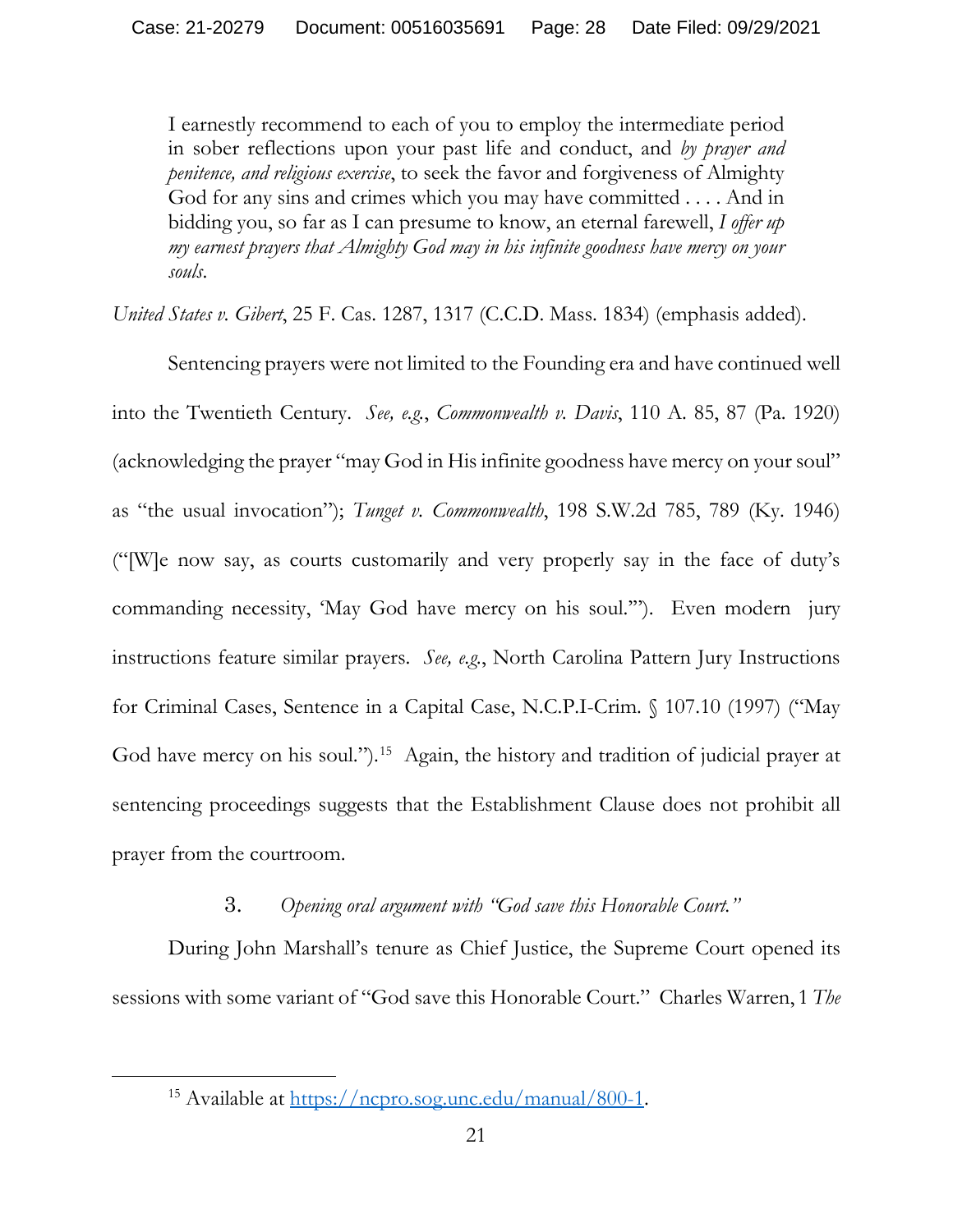*Supreme Court in United States History* 469 (1923). Moreover, various justices riding circuit authorized ministers to open judicial proceedings with prayer. *See* 2 *Documentary History*, *supra*, at 13–14, 331 (describing the prayer-authorization practices of Chief Justice Jay, Justice Iredell, and Justice Wilson).

<span id="page-28-0"></span>The Supreme Court has favorably cited these practices in its legislative prayer cases. In *Marsh*, the Supreme Court referenced its use of "God save the United States and this Honorable Court." 463 U.S. at 786; *see also McCreary Cty.*, 545 U.S. at 886 (Scalia, J., dissenting) (acknowledging the Supreme Court has "opened its session with the prayer, 'God save the United States and this Honorable Court'" since the Marshall Court). The same is true of state and federal courts, including the Supreme Court of Texas. *See, e.g.*, Transcript of Oral Arguments, *Royston, Rayzor, Vickery, & Williams, LLP v. Lopez*, 467 S.W.3d 494 (Tex. 2015) (Nos. 13-1026, 14-0109) (opening oral arguments with the prayer of "God save the State of Texas, this Honorable Court"); *United States v. Odiodio*, Nos. 399-cr-0236-D(02), 3:03-cv-0896-D, 2005 WL 2990906, at \*29 (N.D. Tex. Nov. 7, 2005) (describing the invocation in federal court of "Let us pray. God save the United States and this Honorable Court" as an "opening prayer"). Thus, the Supreme Court, the federal courts, and Texas state courts all invoke religion in opening court proceedings. The history and tradition of "God save this Honorable Court" suggests that the Establishment Clause does not prohibit prayer in judicial proceedings.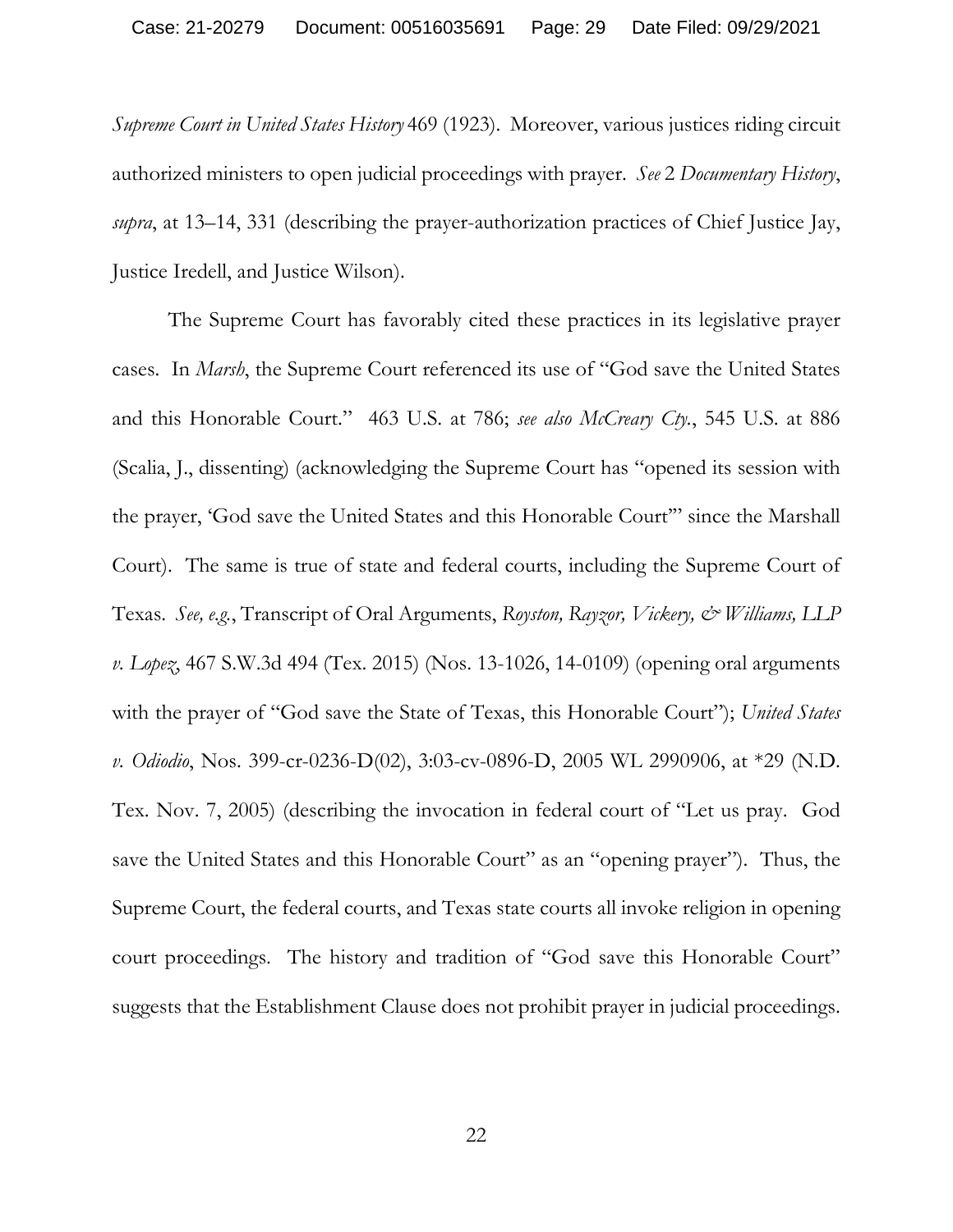Like the history and tradition of legislative prayer, these examples indicate that prayer in judicial proceedings, while religious in nature, "has long been understood as compatible with the Establishment Clause." *See Town of Greece*, 572 U.S. at 575.

# B. **Judicial Prayer Fits Within the History and Tradition Long Followed in This Country.**

Freedom From Religion's attempts at revisionism notwithstanding, historical evidence confirms that judicial prayer was ubiquitous before and after the Founding and remains a part of many court systems today. Those actually present when our judicial system was built—including Justices Marshall, Jay, and Iredell, and countless English jurists before them—paint a picture that fatally undermines Freedom From Religion's claims about the Establishment Clause. Indeed, Chief Justice Jay even referred to the "custom" of judicial prayer as an "ancient usage[]" that "should . . . be observed and continued." 2 *Documentary History*, *supra*, at 13.

Looking at the history and traditions of judicial proceedings, it is clear that the practice of religious invocations in judicial proceedings "was accepted by the Framers and has withstood the critical scrutiny of time and political change." *Town of Greece*, 572 U.S. at 577. Ignoring this history, as the district court erroneously did, does not defeat it. Indeed, "[o]ne cannot simply ignore the historical record and then pretend it's silent." *Mack*, 4 F.4th at \*314. To the contrary, judicial prayer "fits within the tradition long followed" and, accordingly, does not offend the Establishment Clause. *Town of Greece*, 572 U.S. at 577*.*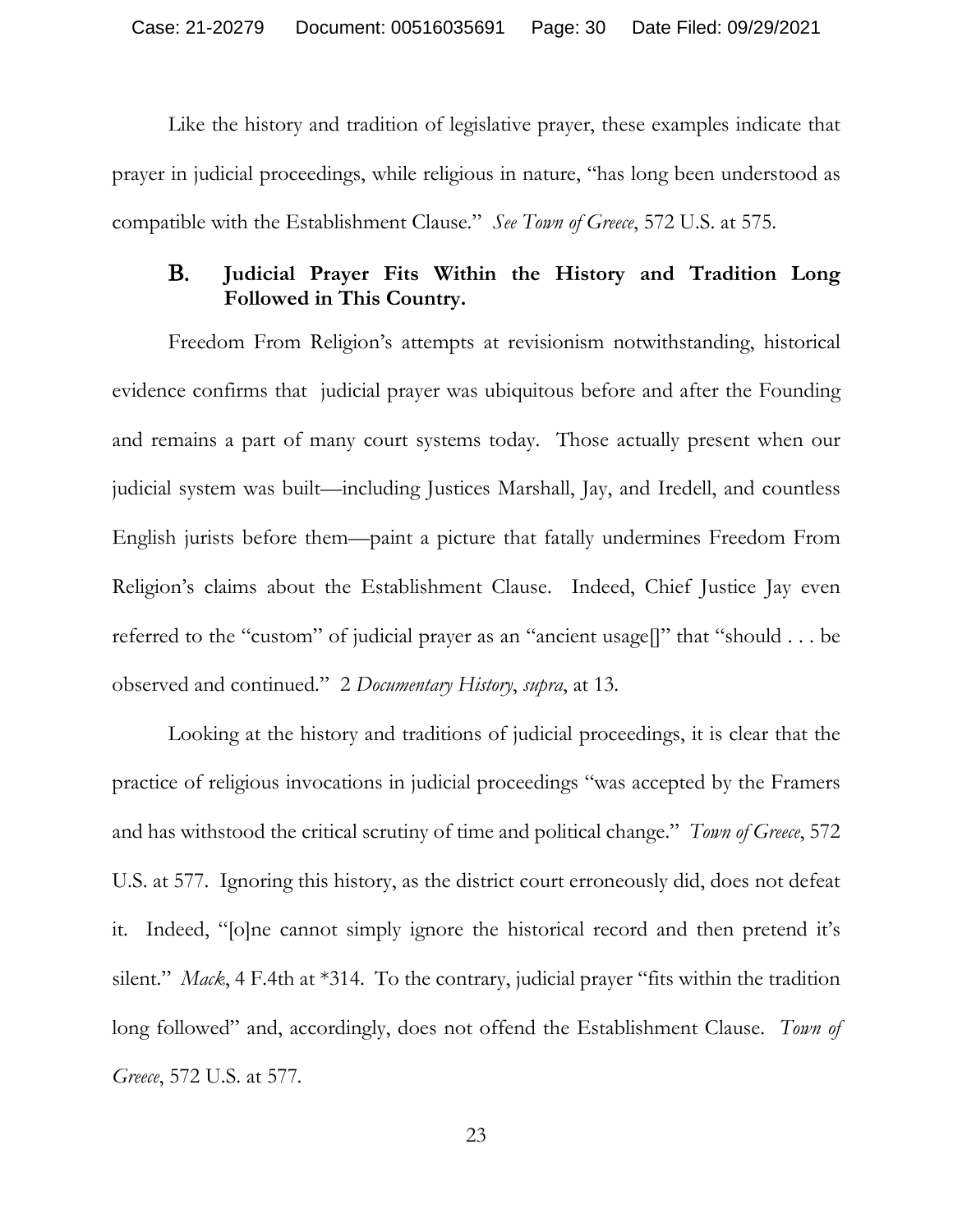Moreover, the existence of a religious character, purpose, or origin does not dilute the secular value an opening invocation provides. *See Van Orden*, 545 U.S. at 690 ("Simply having religious content or promoting a message consistent with a religious doctrine does not run afoul of the establishment clause."). The opening invocation, like the tradition of raising one's right hand, "serve[s] to solemnize the occasion" and has "not [been] 'exploited to proselytize or advance any one, or to disparage any other, faith or belief.'" *Town of Greece*, 572 U.S. at 583 (quoting *Marsh*, 463 U.S. at 794–795). And, as the Supreme Court has previously explained, "[t]hat a prayer is given in the name of Jesus, Allah, or Jehovah, or that it makes passing reference to religious doctrines, does not remove it from that tradition." *Id.* 

If anything, this peaceful coexistence of religious and secular aims serves the exact purposes of the Establishment Clause. As such, efforts to include minority faiths in the invocations "acknowledges our growing diversity not by proscribing sectarian content but welcoming ministers of many creeds." *See id.* at 579. Ultimately, beginning court proceedings with an opening invocation epitomizes the goals of the Founders: continuing the robust tradition of religious practices facilitating secular ends while ensuring equal access to an open forum for religion.

#### **CONCLUSION**

The history of American establishments—and their subsequent disestablishment—shows the true purposes of the Establishment Clause are to effect equal treatment among religious groups and ensure their free exercise rights. The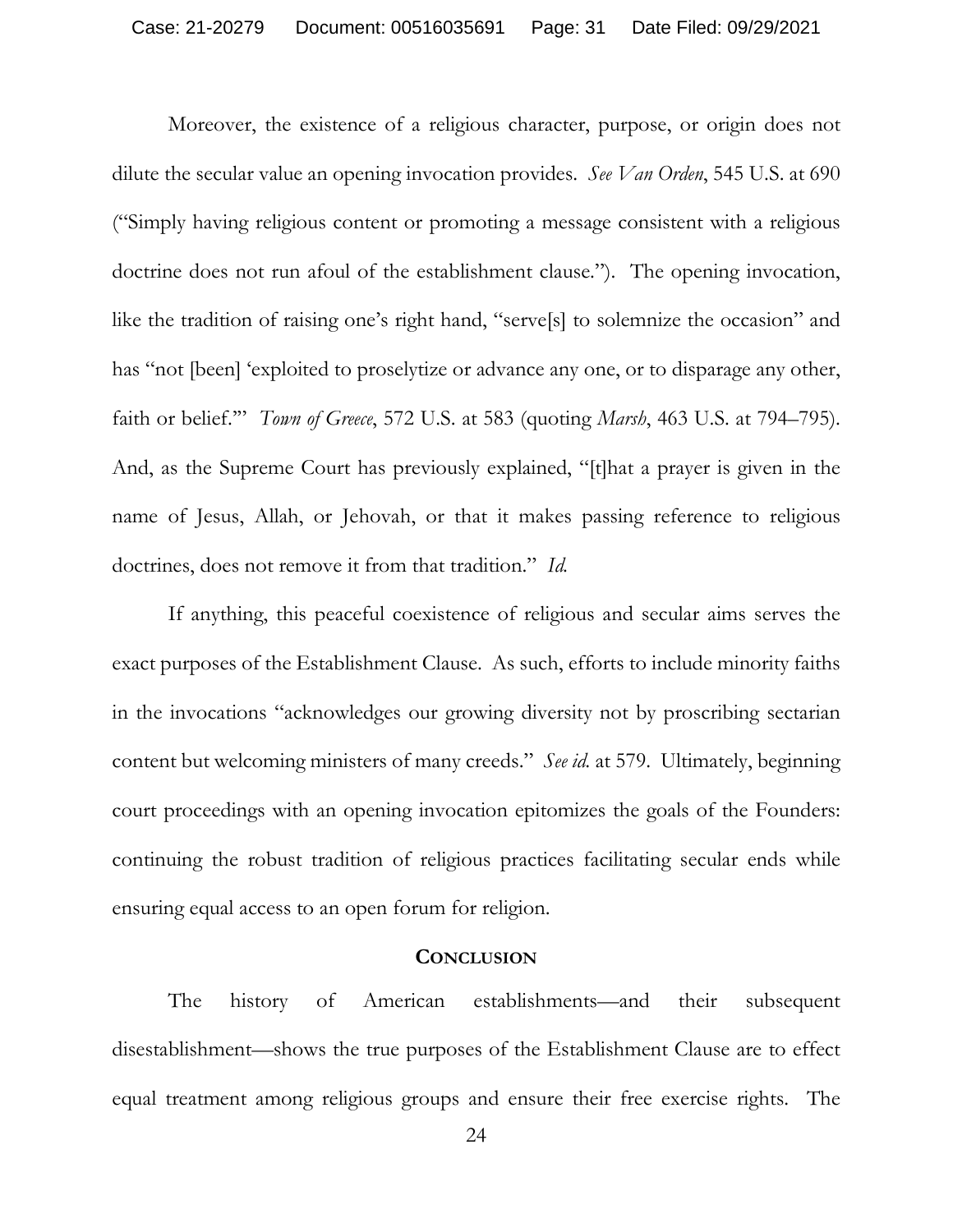Clause accomplishes those purposes by forbidding governments from giving preferential treatment to favored groups. Judge Mack's chaplaincy program is not only consistent with the history and tradition of the American judiciary system, it also furthers the original purposes of the Establishment Clause. For the foregoing reasons and for the reasons set forth in Appellant's brief, the Court should reverse the district court's decision and correct its misapplication of the Establishment Clause.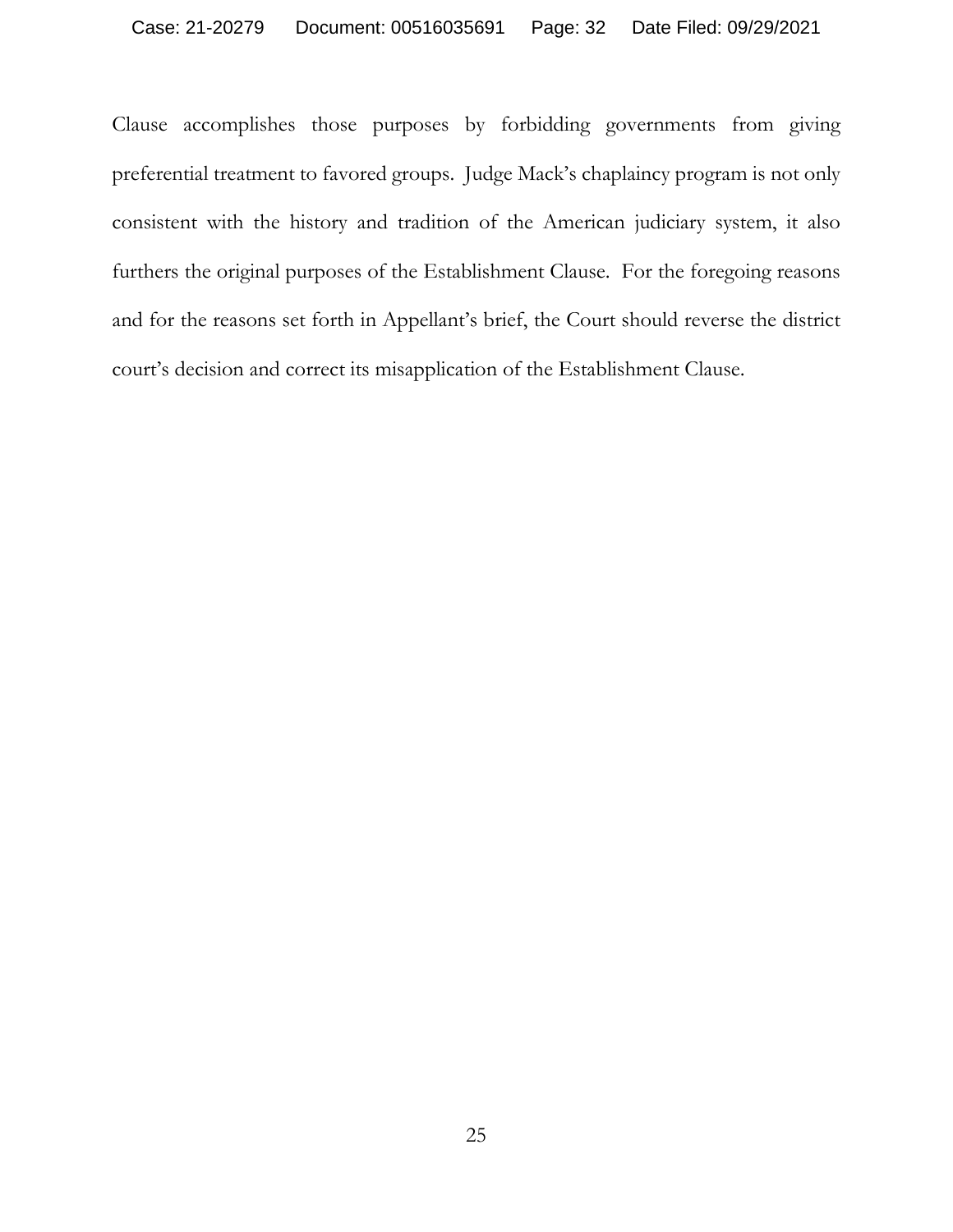Dated: September 29, 2021 Respectfully submitted,

*/s/ Richard D. Salgado*

Richard D. Salgado Kelsey L. Smith JONES DAY 2727 North Harwood Street Dallas, TX 75201 [rsalgado@jonesday.com](mailto:rsalgado@jonesday.com) ksmith@jonesday.com

*Counsel for Amici Curiae*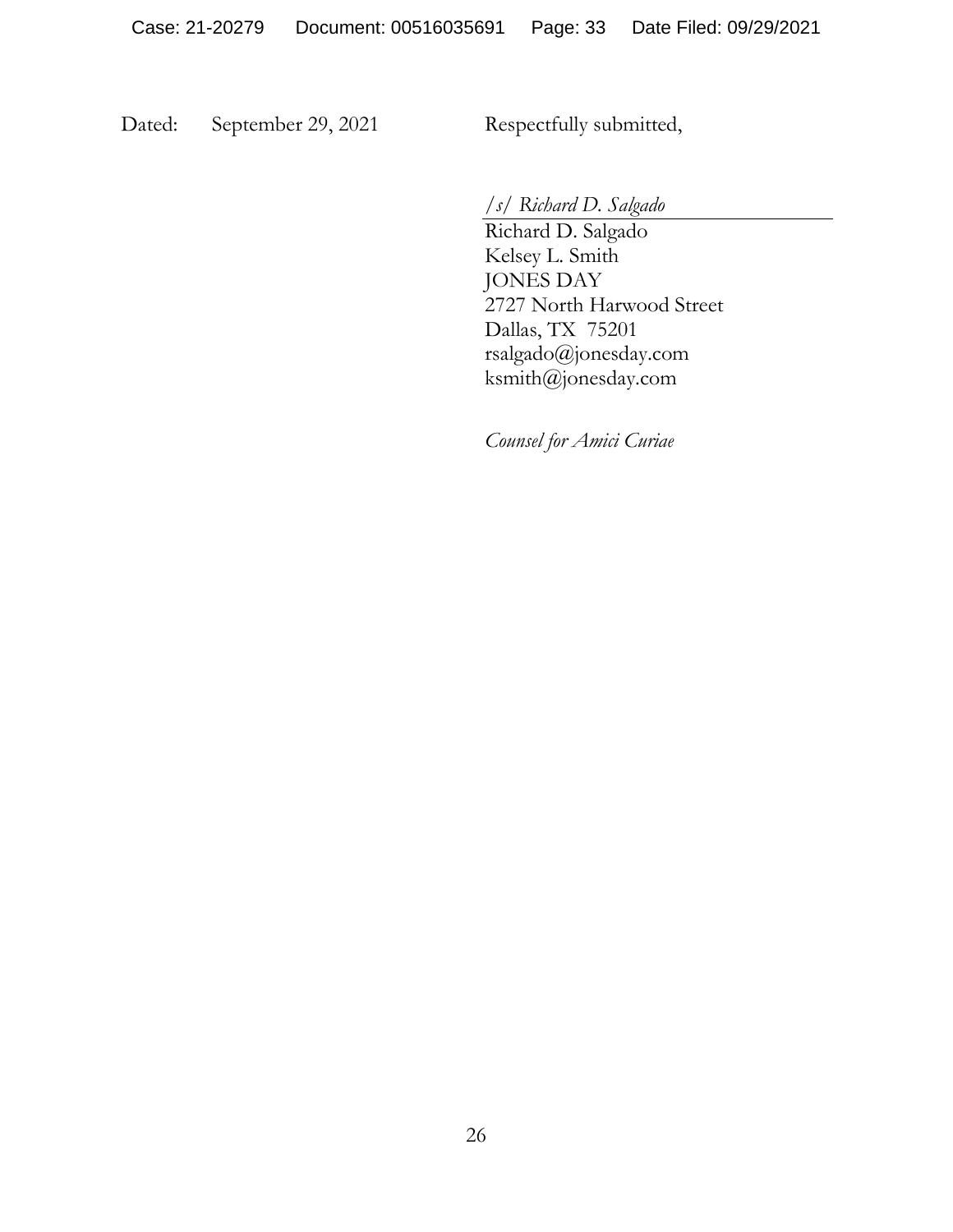#### **CERTIFICATE OF SERVICE**

I hereby certify that on September 29, 2021, I electronically filed a true and correct copy of the foregoing document with the Clerk of the Court for the United States Court of Appeals for the Fifth Circuit, using the CM/ECF system of the Court. The electronic case filing system sent a "Notice of Electronic Filing" to all attorneys of record who have consented in writing to accept this notice as service of this document by electronic means.

Dated: September 29, 2021 */s/ Richard D. Salgado*

Richard D. Salgado